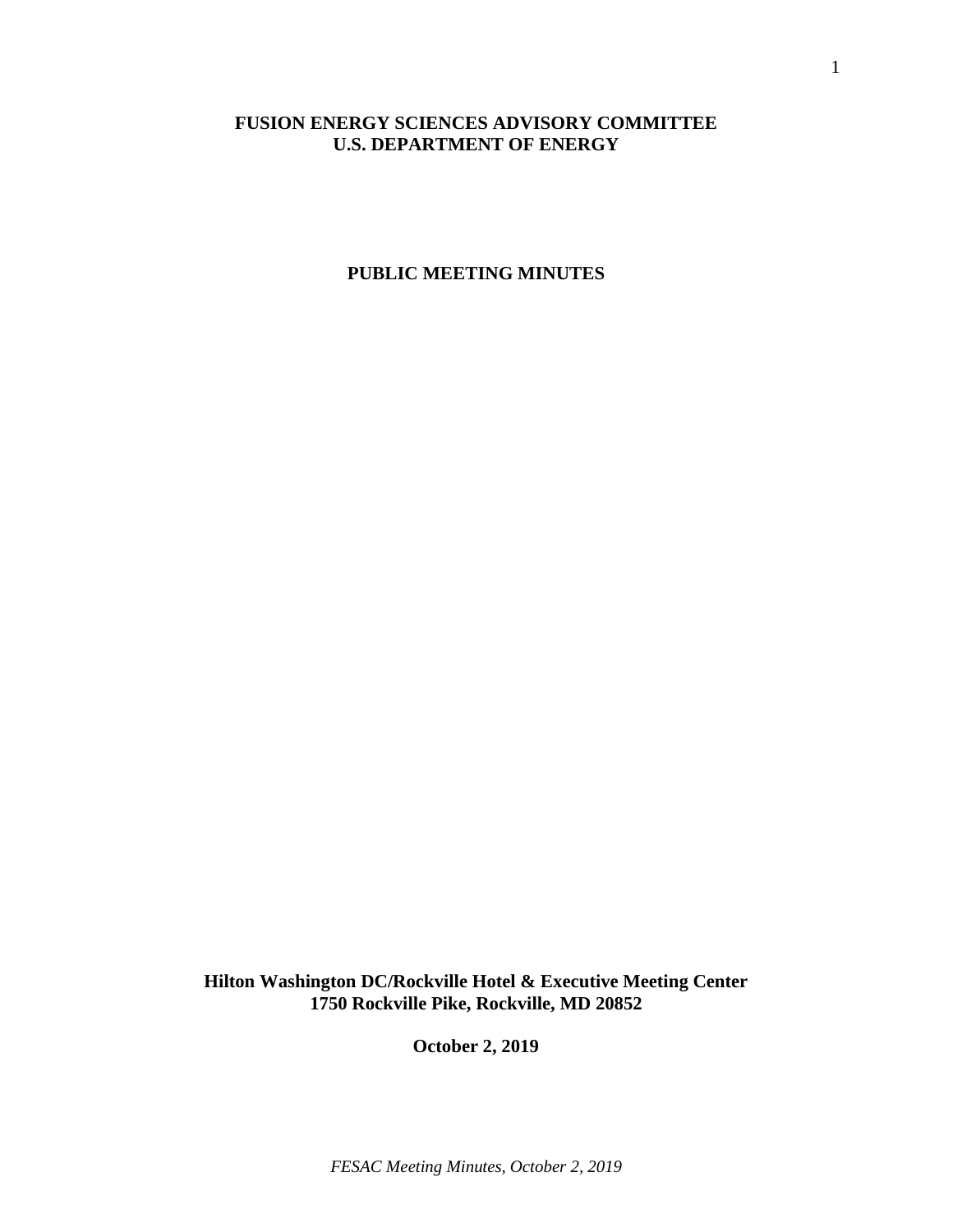# **MINUTES OF FUSION ENERGY SCIENCES ADVISORY COMMITTEE MEETING**

The U.S. Department of Energy's (DOE) Fusion Energy Science Advisory Committee (FESAC) was convened at 8:30 a.m. on Wednesday, October 2, 2019, at the Hilton Washington DC/Rockville Hotel & Executive Meeting Center in Rockville, MD by **Committee Chair Dr. Don Rej**. The meeting was open to the public and conducted in accordance with Federal Advisory Committee Act (FACA) requirements. Attendees can visit <http://science.energy.gov/fes/fesac> for more information about FESAC.

#### **Committee Members Present:**

- Dr. Don Rej (Chair), Los Alamos National Laboratory (LANL)
- Dr. Troy Carter, University of California, Los Angeles
- Dr. Robert Cauble, Lawrence Livermore National Laboratory (LLNL)
- Dr. Diane Demers, Xantho Technologies, LLC
- Dr. Ralph Izzo, Public Service Enterprise Group (PSEG)
- Dr. Charles Kessel, Oak Ridge National Laboratory (ORNL)
- Dr. Stephen Knowlton (Vice-Chair), Auburn University (retired)
- Dr. Tammy Ma, LLNL
- Dr. Rajesh Maingi, Princeton Plasma Physics Laboratory (PPPL)

#### **Committee Members Absent:**

Dr. Mitchell Walker, Georgia Institute of Technology

#### **Ex-Officio Members Present:**

Dr. John Verboncoeur, IEEE, Michigan State University Dr. David Newman, American Physical Society (APS), University of Alaska, Fairbanks Dr. Paul Wilson, American Nuclear Society (ANS), Oak Ridge National Laboratory

## **DOE Personnel:**

Dr. Jim Van Dam, Associate Director, Fusion Energy Sciences (FES), DOE Office of Science

## **Other Attendees:**

Arielle Baker, National Academies of Sciences, Engineering, and Medicine Curt Bolton, DOE

Dr. Lorin Matthews, Baylor University

- Dr. Gertrude Patello, Pacific Northwest National Laboratory (PNNL)
- Dr. Susana Reyes, SLAC National Accelerator Laboratory
- Dr. Scott Parker, University of Colorado
- Dr. Fred Skiff, University of Iowa
- Dr. Philip Snyder, General Atomics
- Dr. Thomas Sunn Pedersen, Max-Planck Institute of Plasma Physics
- Dr. Paul Terry, University of Wisconsin
- Dr. Erik Trask, TAE Technologies, Inc.
- Dr. Anne White, Massachusetts Institute of Technology (MIT)
- Dr. Brian Wirth, University of Tennessee

Ms. Sandy Newton, FES Dr. Samuel Barish, Acting Designated Federal Officer, FESAC

Ben Brown, DOE Floyd DesChamps, CFS Mark Haynes, Concordia Power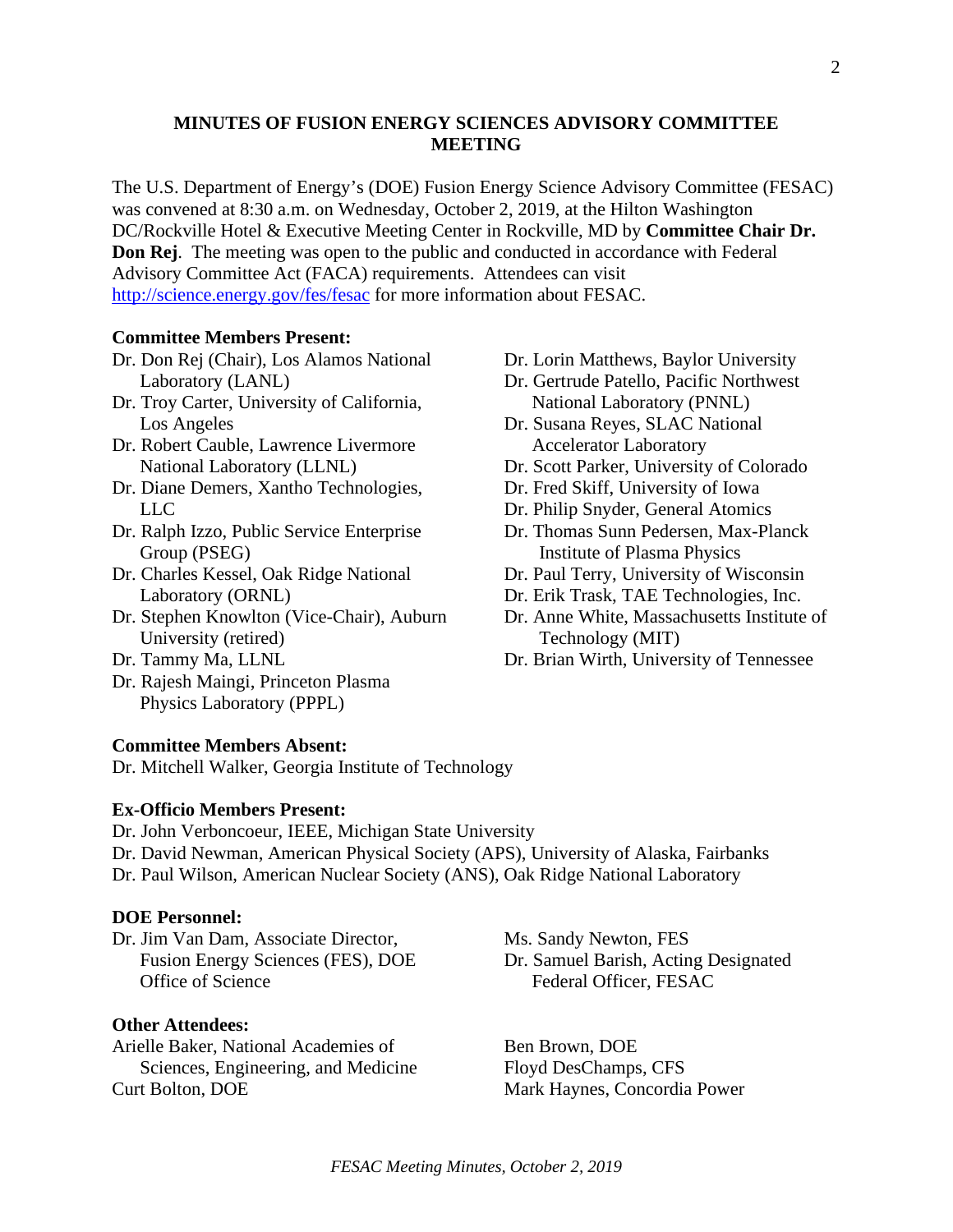Scott Hsu, DOE (ARPA-E) Chris Jones, NAS Josh King, DOE Carolyn Kuranz, University of Michigan Matt Millon, Stellar Energy Foundation Karl Mueller, PNNL

**Others attending online** (43, including): David Anderson, University of Wisconsin Scott Baalrud, University of Iowa Kate Bannan, DOE Richard Buttery, General Atomics Tricia Crumley, DOE JF Decker, DOE Lynne Degitz, DOE Alex Friedman, LLNL Mark Foster, DOE Lauren Garrison, ORNL Charles Greenfield, General Atomics Brian Grierson, PPPL Walter Guttenfelder, PPPL David Hill, General Atomics Matt Hourihan, DOE Nathan Howard, MIT

Gerald Navratil, Columbia University Erol Oktay, FES (Retired) Nirmal Podder, DOE Wayne Solomon, General Atomics Steve Xiao, Savannah River National Laboratory (SRNL)

Jerry Hughes, MIT Hantao Ji, PPPL Stan Kaye, PPPL Matthew Lanctot, DOE Michael Mauel, Columbia University Dale Meade, PPPL (Retired) Matthew Reinke, ORNL Hans Rinderknecht, University of Rochester, Laboratory for Laser Energetics John Sarff, University of Wisconsin Thomas Schenkel, Lawrence Berkeley National Laboratory (LBNL) Derek Sutherland, CTFusion Tom Vanek, DOE Mickey Wade, General Atomics

## **Wednesday, October 2, 2019 Morning Session**

#### **WELCOME AND INTRODUCTIONS**

FESAC Committee Chair Dr. Don Rej welcomed everyone to the FESAC meeting. Dr. Rej recognized and thanked FESAC members rolling off (Dr. Wendt, Dr. Greenfield, Dr. Rapp, Dr. Groebner, and Dr. Neilson), and announced the six new members (Dr. Izzo, Dr. Kessel, Dr. Matthews, Dr. Parker, Dr. Skiff, and Dr. Snyder). Dr. Rej reviewed the agenda and requested members of the public who wish to make a comment to inform Sandy Newton.

## **NEWS FROM THE OFFICE OF SCIENCE**, Dr. Chris Fall, Director, Office of Science (presented remotely)

Dr. Van Dam introduced Dr. Chris Fall who was confirmed as Director of the Office of Science in May 2019. Dr. Fall shared his background in neuroscience, Advanced Research Projects Agency-Energy (ARPA-E), the White House Office of Science and Technology (OSTP), and the Office of Naval Research. Dr. Fall assured FESAC that SC takes its advice extremely seriously, thanked the members for their participation, and requested their thoughts on two new programs.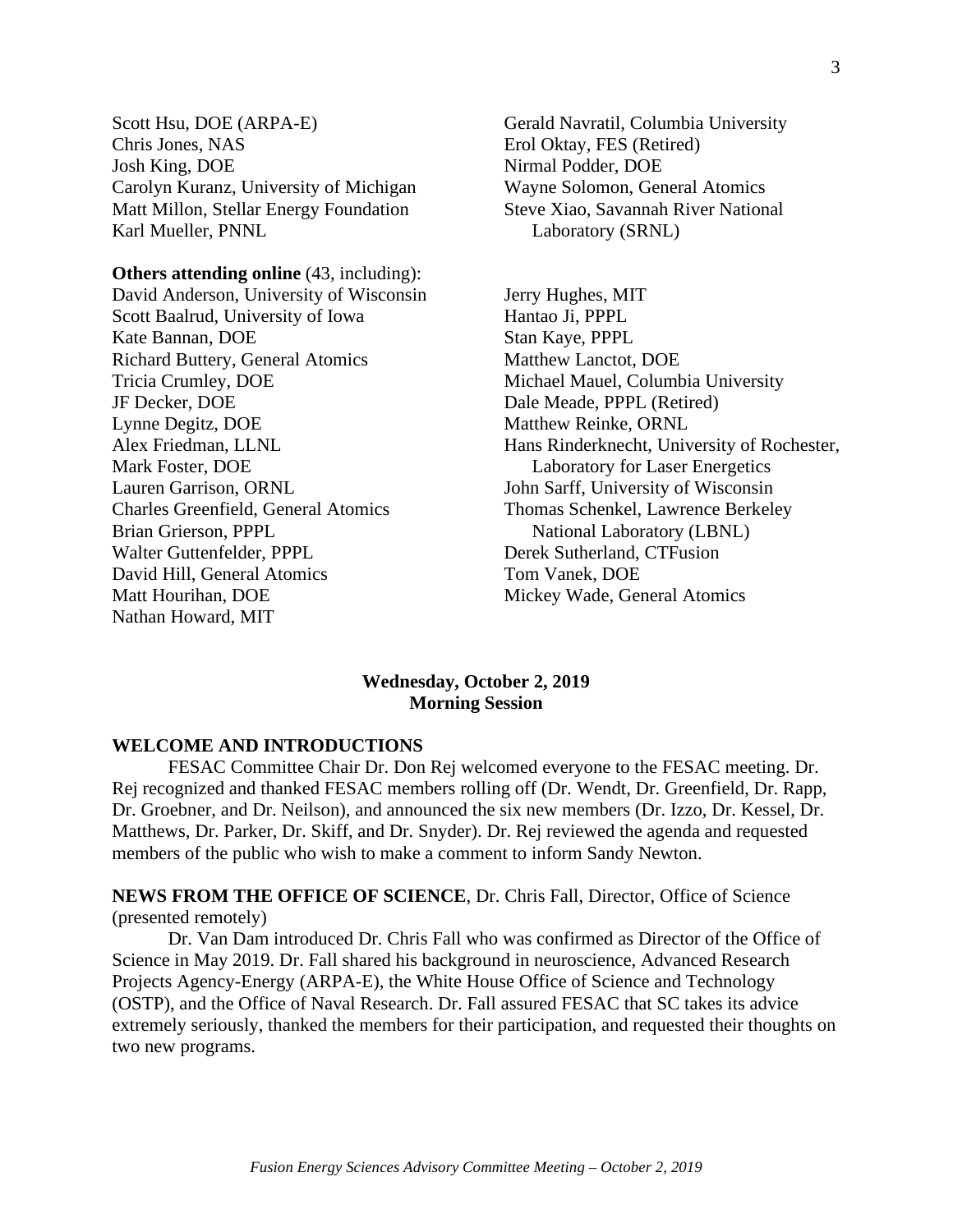The Innovation Network for Fusion Energy (INFUSE) program is a public/private partnership (PPP) idea focused on making resources at the labs accessible to the private sector. The second program will utilize Other Transaction Authority (OTA) which takes a step beyond the cooperative agreement to enable the exchange of money for services; it uses milestone-based payments. DOE is asking for money to start this OTA for development and support of a robust private sector fusion capability.

FES is reviewing its overlap with quantum information science (QIS) and machine learning. SC is determining where artificial intelligence and machine learning can move progress forward in discovery science.

ITER discussions focus on the level and forms of support the U.S. can offer. Dr. Fall expressed concern with the level of Federal engagement from the ITER organization. However, he noted there is a lot of good news coming out of ITER; given what they are being asked to accomplish, the project is in a better place due to the ITER leadership.

ARPA-E's project model is being considered for FES. Dr. Fall has spoken with the Nuclear Regulatory Commission (NRC) on lessons learned from the traditional nuclear power industry in terms of regulation and certification and a timely and cost-effective process.

All the SC program offices are paying attention to diversity, equity, and inclusion (DEI). The national labs will be held accountable for reaching milestones on this topic. Dr. Fall mentioned PPPL and expressed confidence with the leadership of Steve Cowley to revitalize the lab and with the organization that runs PPPL. SC is applying resources to PPPL, remediating the tritium, refreshing utilities, and improving lab facilities.

The FES long-range plan is critical. Congress is asking for the FES plan. Dr. Fall requested FESAC consider if the planning process can be moved along more quickly stating a plan, that can be adjusted if necessary, needs to be in place for forward momentum. He reminded FESAC of developments, such as the NAS Burning Plasma report and private sector innovation, since the initial charge was issued and suggested that the subcommittee include these changes in their considerations.

#### **Discussion**

**Dr. Rej** thanked Dr. Fall for his guidance and comments.

**Dr. Sunn Pederson** asked about FES's strategy for the issue of intellectual property (IP). **Dr. Fall** said there are two parts to IP. Under the traditional mechanisms (grants, cooperative agreements, contracts) there are clear rules and a well-established framework for IP. Exceptions such as exclusions and waivers can be made in that framework. The issue of IP bears on the second new program I mentioned. OTA allows SC to renegotiate all elements of IP and to decide what is in the best interest of the government and the private sector. The DOE leadership team is oriented to making SC labs, expertise, and programs about more than basic science, but also for economic and technical development on behalf of this country. The DOE leadership team is willing to listen and adjust.

**Dr. Cauble** inquired about the timeframe for the strategic plan. **Dr. Fall** explained that calls are coming in asking when SC will have a plan. This amount of attention from the Hill and from the commercial sector is unique; it behooves FES to articulate and share recommendations.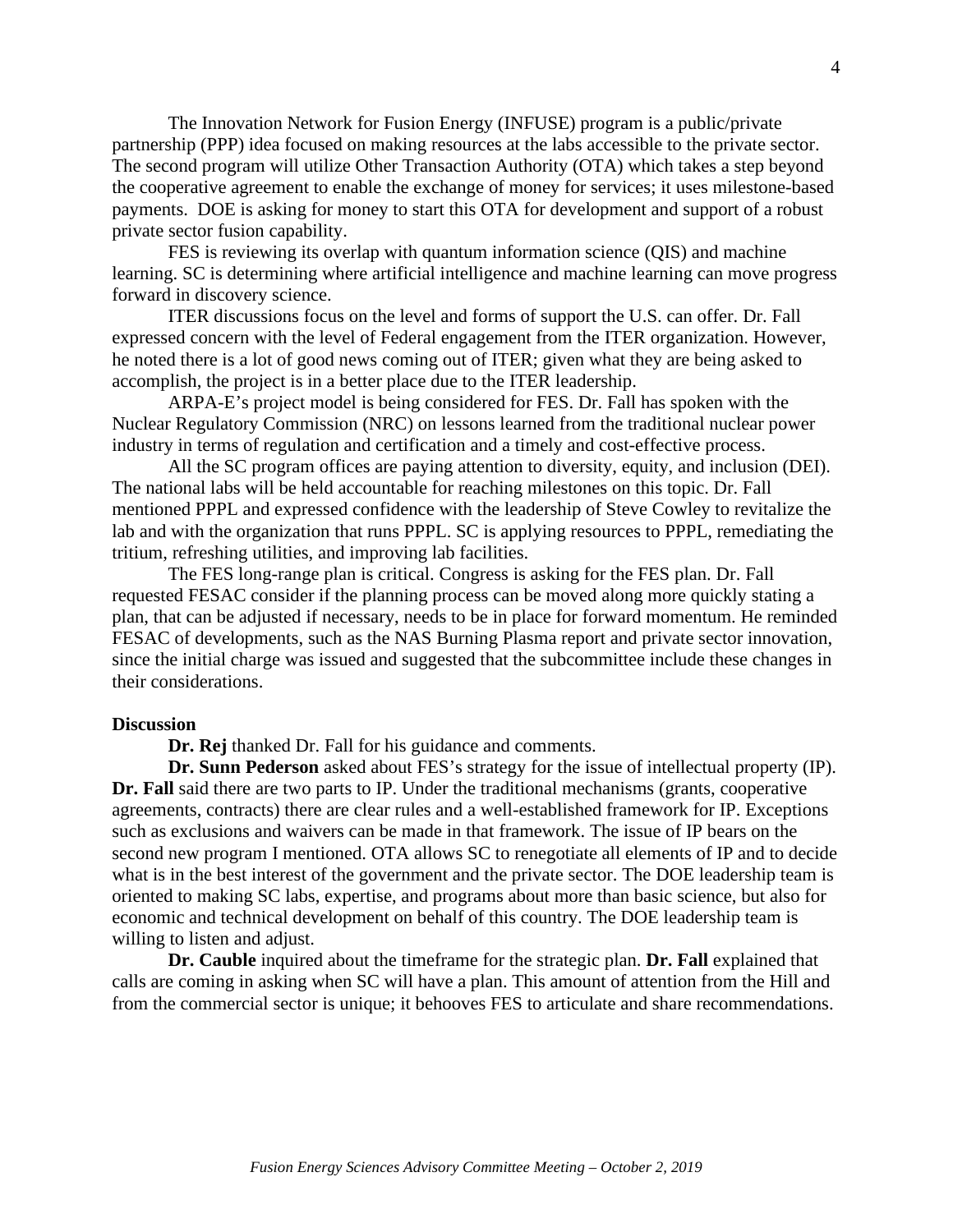## **PROGRESS AND PLANS FOR THE APS/DPP COMMUNITY PLANNING PROCESS**,

Drs. Nate Ferraro (PPPL), Carolyn Kuranz (University of Michigan), Nathan Howard (MIT), and Wayne Solomon (General Atomics)

The goals for the community planning process (CPP) are to produce strategic recommendations for four topical areas and four cross-cutting areas, provide a near- and longterm strategic outlook, prioritize the recommendations, and deliver the recommendations to FESAC by March 2020.

The program committee is organized into subgroups to produce recommendations in Magnetic Fusion Energy (MFE), Fusion Materials & Technology (FM&T), High Energy Density Physics (HEDP), and Discovery Plasma Science (DPS). Weekly meetings of committees and cochairs, frequent expert group and cross-cutting group meetings, and periodic check-ins have been occurring. Community outreach includes announcements to the Google group website and society mailing lists, advocacy groups and expert groups.

The four cross-cutting groups are beginning to meet. The first stage of the CPP was community input on research opportunities and scientific gaps. The next stage is to assemble the plan and get feedback and buy-in.

The first HEDP workshop in College Park, MD, generated five "tent-pole" initiatives. Webinars are planned prior to the November meeting in Palo Alto, CA. The goal of the second workshop is to reach consensus on key scientific opportunities in HEDP.

Twenty-five initiatives were presented and discussed at the first DPS workshop in Madison, WI. DPS will hold a web meeting in October and forums at three conferences in October. Expert groups are expected to provide new or revised initiatives by November 8, preceding the three web-based expert group meetings in late November.

MFE and FM&T held a workshop in July in Madison, WI attracting an audience of ~170. Approximately 100 white papers were submitted and ~60 presentations were given. All initiative proposals were discussed, and all received written feedback. The next MFE/FM&T workshop, in Knoxville TN, will focus on assembling the strategic plan, hold more plenary sessions, and concentrate on high-level questions. The goals of the Knoxville workshop are to develop a set of near-term actionable recommendations, a long-range vision, and prioritize the recommendations.

The Snowmass meeting in January 2020 will be used to combine input from the topical areas into a coherent plan for FES and get community feedback and buy-in. The program committee is pleased with the progress and level of engagement from the community. While challenges remain, the committee is optimistic for a successful outcome. The process is on track to deliver a consensus report by the March 2020 FESAC meeting.

#### **Discussion**

**Dr. Reyes** sought specifics on the deliverable in March, a consensus report or a strategic plan. **Dr. Ferraro** explained that the program committee is focusing on a consensus report to make FESAC's activity to develop a strategic plan smoother.

**Dr. Carter** asked if FESAC could endorse part of the NAS Burning Plasma study to address Dr. Fall's request for an interim report. **Dr. Solomon** said, in terms of delivering a report sooner, the output of the CPP is available to the community and FESAC. Before the Knoxville meeting, the report should be close to a consensus view as it represents input from expert groups. The community as a whole has implicitly endorsed the NAS report. Some of the discussions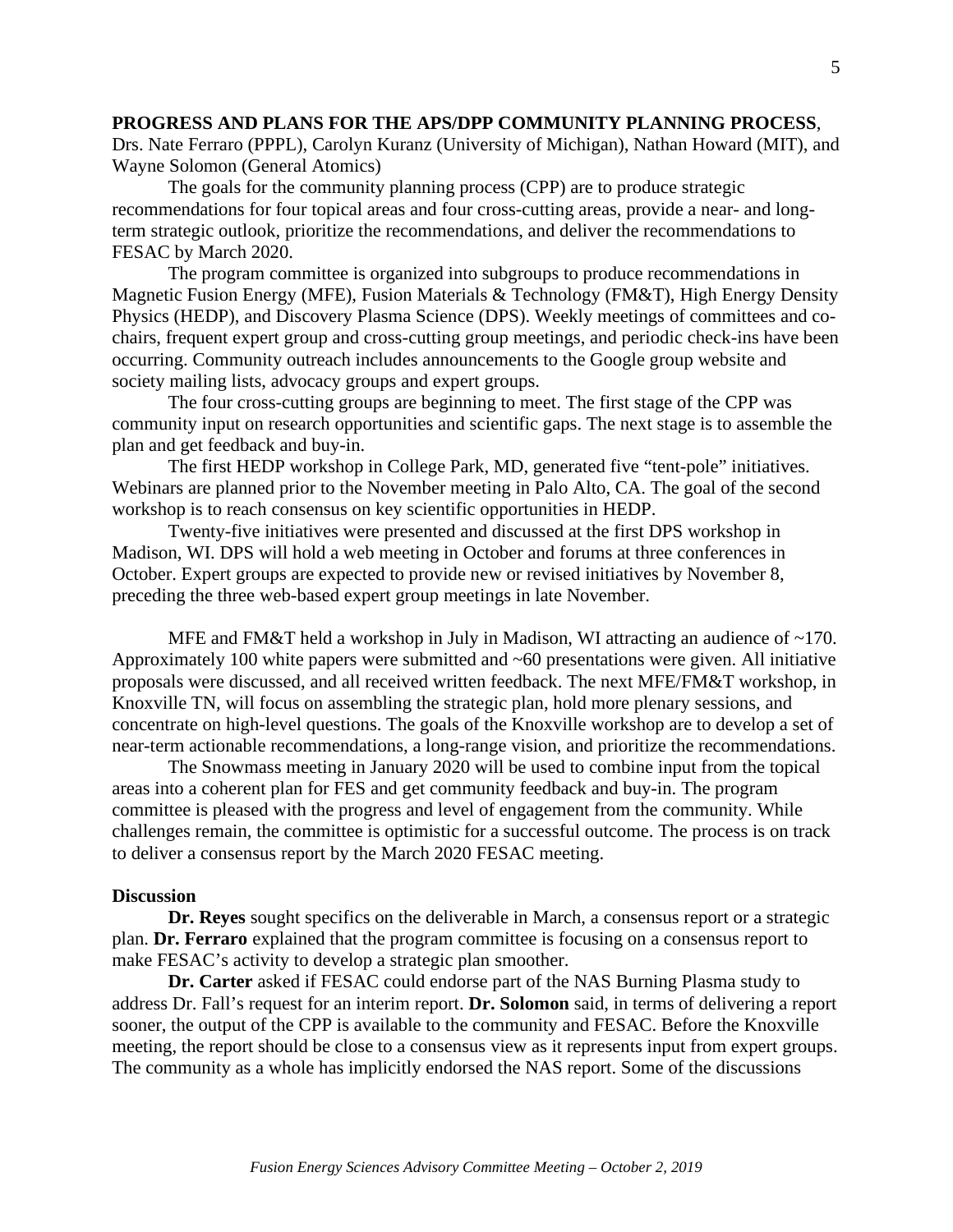have been framed using the NAS report as a starting point, as the guiding principle. **Dr. Kuranz** added that the program committee is being as transparent as possible and pointed to the output available on the website.

**Dr. Terry** noted that the 2017 Madison workshop saw a lot of contention and strong opinions. He asked if going forward the process will avoid contention or purposely bring issues to the fore. **Dr. Solomon** expects direct confrontation will occur by merging strategic pathways generated in the expert groups. The contention will be apparent and occupy the majority of the discussion time at the Knoxville workshop. At the Madison workshop, the committee tried to set a framework for ideas and engrain in the community the importance of having a consensus and maintaining what has developed from the CPP. **Dr. Kuranz** agreed, stating that the program committee has not tried to avoid contention, rather focusing on important science to agree upon. Going into the second set of workshops, a lot of these discussions will happen.

**Dr. Patello** inquired about prioritization and budget scenarios, and about polling versus voting. She explained her expectation was prioritization across topical areas. **Dr. Ferraro** said that prioritization across topical areas is possible but unlikely given the timeframe and the amount of interaction necessary. Unlike voting (leads to a decision), the program committee will use polling to take the community temperature and look for trends and priorities.

**Dr. Skiff** stated that the FES program has a mission-driven component as well as discovery science. Therefore, MFE and DPS should cross-prioritize; likewise, inertial fusion energy (IFE) and MFE. **Dr. Kuranz** said that HEDP sits in both the fusion and discovery science space. HEDP and DPS have contemplated a combined effort and decided to keep things separate. DPS's current purview is broad whereas HEDP is singularly focused and much larger.

**Dr. Verboncoeur** mentioned the gradual transformation towards a more distributed power system away from centralized, large plants. He asked if the fusion community should be engaging with the power grid technologies communities to ensure that the grid is in place to revert back to a centralized framework. **Dr. Solomon** explained that the CPP is trying to encourage that type of activity and is actively reaching out to private industry for input. **Dr. Verboncoeur** added there is a huge power grid community in IEEE and suggested engaging them at the Bi-Annual Power Conference. **Dr. Izzo** stated that this was not the limitation to fusion. He was confident that any large scale central fusion plant would be able to plug in to the constantly evolving high-voltage system.

**Dr. Newman** indicated that moving forward with an interim report is past the scope of CPP and more in FESAC's purview. He suggested structuring the report around the tent-pole initiatives or the cross-cutting initiatives to make the hand off and development of an early interim report easier. **Dr. Ferraro** clarified that a program committee writing retreat will occur in December. If FESAC forms the subcommittee to be ready to receive output from the writing retreat, the program committee could write something to align with the subcommittee's needs.

**Dr. Wilson** inquired about efforts in FM&T to reach out to the traditional nuclear engineering community. **Dr. Lauren Garrison** of the CPP explained that there has not been a large effort so far. The topics of safety, licensing, and reliability have dominated.

**Dr. Skiff** asked about the focus of Snowmass if cross-prioritizing everything is not the goal. **Dr. Solomon** explained that the plans for Snowmass depend on the accomplishment at that time. Snowmass will primarily be the time for community response and feedback and adapting those comments into the final product. A secondary activity is to make sure that the community as a whole understands the priorities and the plan. If there is an appetite to cross-prioritize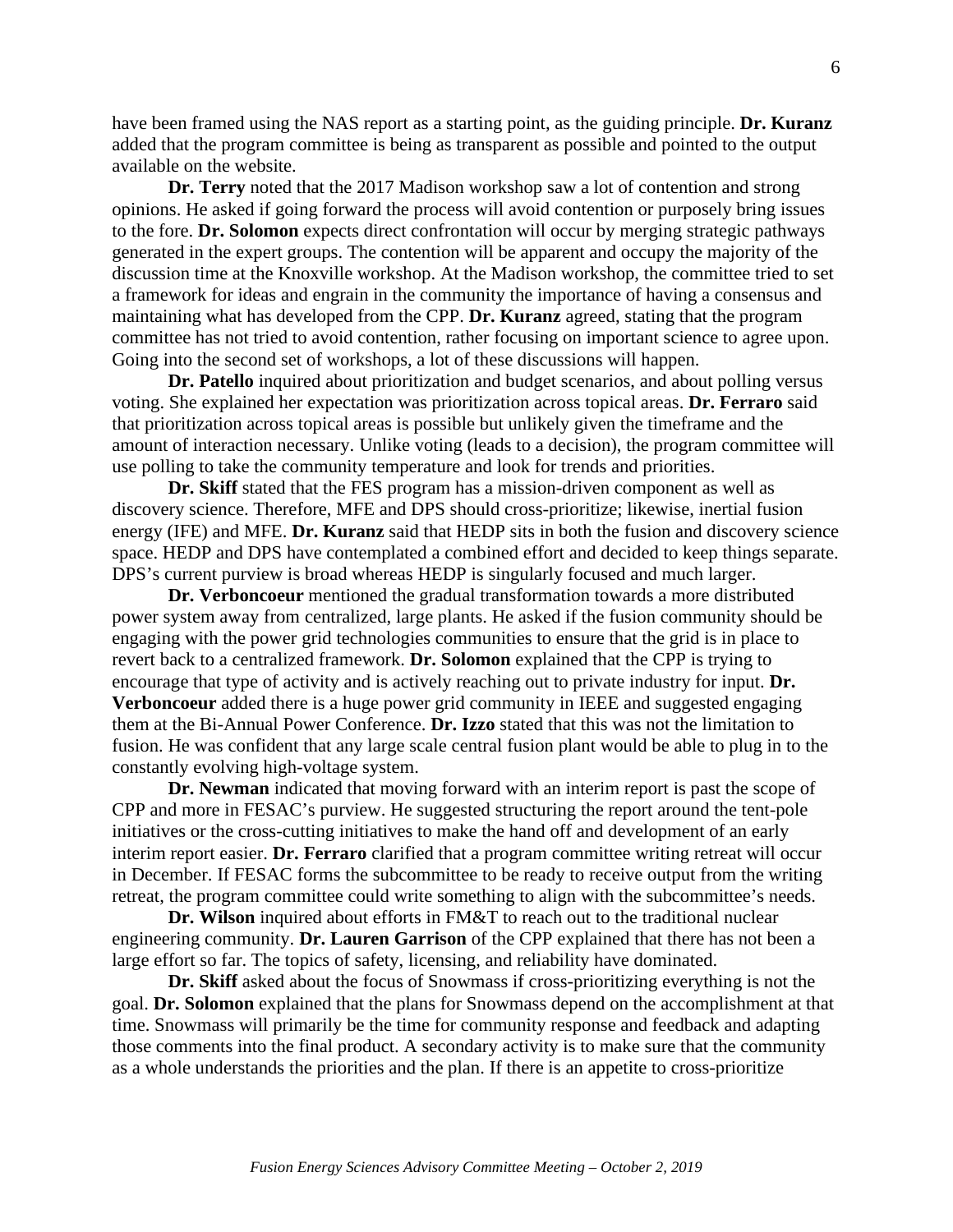everything, it could be done. **Dr. Kuranz** added that being able to understand, explain, and support another area's goals will be a huge success to the co-chairs.

**Dr. Patello** remained concerned that FESAC will receive a non-prioritized community report and will produce something the community will not support. **Dr. Solomon** emphasized that the community needs to support whatever is produced.

**Dr. Demers** commented that the tension within the community is expressing two things: a lack of clarity regarding the goals of this process (10-year strategy within a 20-year global vision) and a framework, or context, in which the strategy is being developed (the mission and vision of FES for the 10-20 year global period). **Dr. Kuranz** said that stewardship of fusion and basic plasma science is broad. She noted that consensus must be reached on the broad topics in the strategic plan, and that drilling down too far in any one area can cause disagreements. **Dr. Ferraro** explained that the program committee has used the NAS report as a structure on which to base planning. The program committee is trying to highlight elements identified by earlier processes and address those within the CPP to find community consensus and identify and clarify the differences from previous reports. **Dr. Demers** asked if a compact pilot plant is within the purview of FES. **Dr. Ferraro** indicated that the CPP has attempted to engage the community on FES's and industry's roles in defining, designing, and constructing a pilot plant.

**Dr. Terry** asked about the differences among expert or cross-cutting groups, noting that some are more aggressive or more successful in engaging the community. He queried if this is a problem for consensus. **Dr. Kuranz** added that the groups started in different places and have different levels of engagement. **Dr. Solomon** suggested that the program committee members representing the expert groups would have the best vantage point to address the question. **Dr. Ferraro** explained that the expert groups are not working totally independently. In the case of MFE and FM&T, there are twice-weekly calls among the program committee to share their progress.

**Dr. Trask** recommended a top 5 or top 10 list be an output from Snowmass.

**Dr. Sunn Pederson** asked if the distinction between a compact power plant and a lowcost path is being discussed. **Dr. Ferraro** assured FESAC that the language within the NAS report is being discussed. There tends to be a fair amount of agreement that a low-cost pilot plant is a reasonable goal. However, the question of compact requires interpretation and exploration.

**Dr. White** asked if there is value in mapping the tent-pole initiatives to elements in the NAS report. **Dr. Solomon** explained that going into Knoxville, with larger strategic elements forming, the mapping should become explicit.

**Dr. Rej** encouraged the program committee to continue to lower the barrier to entry and appreciated the web meetings.

**2018 NAS REPORT ON SEXUAL HARASSMENT OF WOMEN**, Dr. Arielle Baker, Associate Program Officer, The National Academies of Sciences, Engineering, and Medicine

**Dr. Baker** stated that the NAS committee charge was to determine the prevalence of sexual harassment of women in academic STEM disciplines, examine how sexual harassment impacts the recruitment, retention, and advancement of women, and determine the most successful practices and strategies for addressing and preventing sexual harassment. The committee interpreted the charge to include women at all levels, from undergraduates up to faculty, as well as sexual and gender minorities.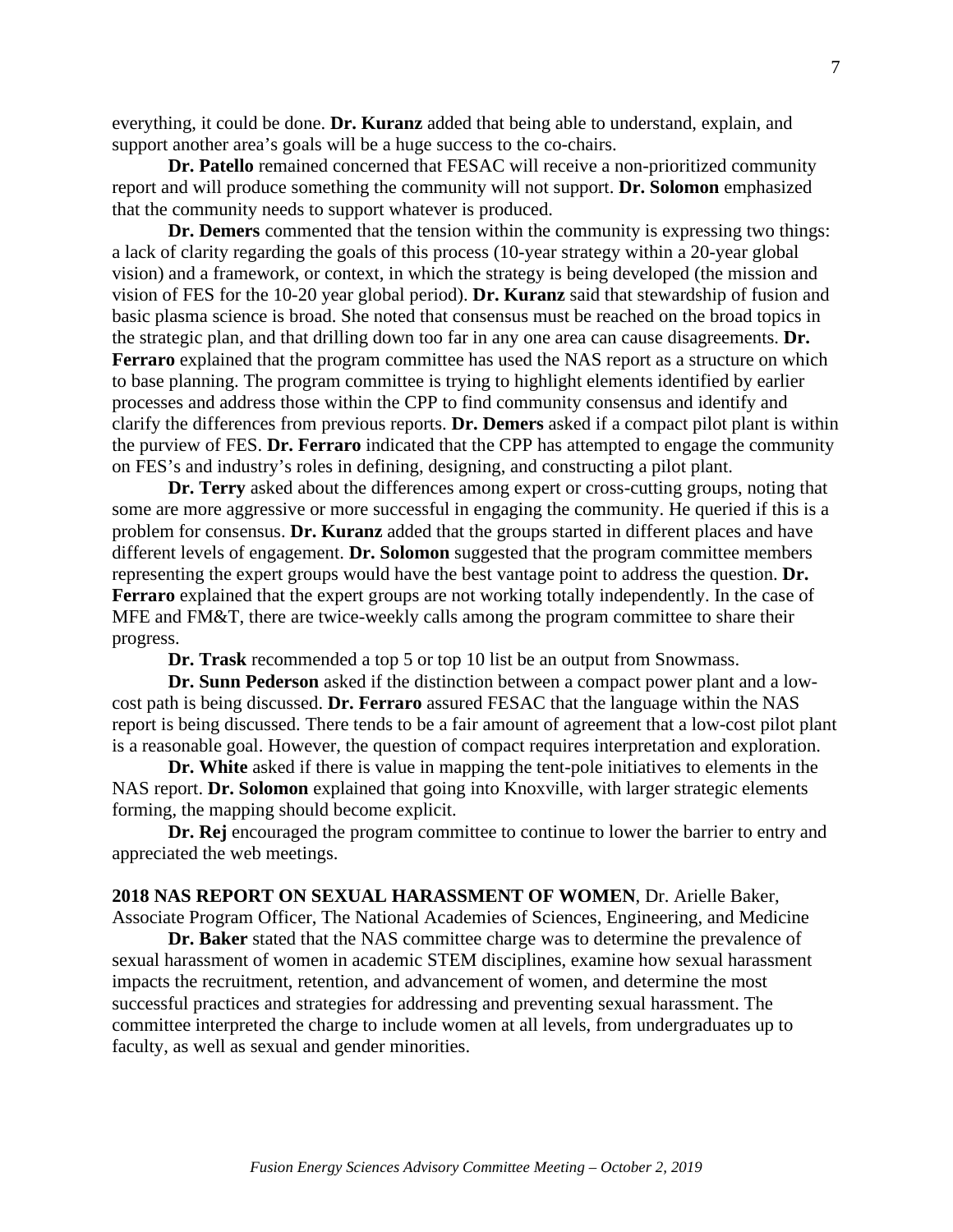Sexual harassment was found to be extensive and pervasive in academia. Three types of sexually harassing behaviors are sexual coercion, unwanted sexual attention, and gender harassment. Gender harassment is the most common form. Gender harassment undermines research integrity, reduces the talent pool, and harms targets and bystanders. The committee found that even when sexual harassment is nothing more than gender harassment, it does the same damage as a single event of sexual coercion.

Fifty percent of women in academic science, engineering, and medicine, and 20-50% of students, experience sexual harassment. Sexual harassment is most severe in medicine. Women with intersecting identities, and racial, sexual, and gender minorities, experience more harassment.

In the legal system, Title IX and Title VII require a sexual harassment policy to be in place but not that it be effective. The legal approach alone is not sufficient to drive prevention of sexual harassment. Prevention requires considering that targets are unlikely to report and often face retaliation.

Sexual harassment is most likely to take place in environments that are male dominated (number, leadership, culture) and tolerant of sexual harassment. Tolerance includes the perception that reporting is risky, sexual harassment is not taken seriously, and offenders escape sanctions. Climate is the greatest predictor of sexual harassment. Institutions are encouraged to create diverse, inclusive, and respectful environments; diffuse hierarchical and dependent relationships between trainees and faculty; provide support for targets; improve transparency and accountability; and strive for strong and diverse leadership.

The NAS has created the Action Collaborative on Preventing Sexual Harassment in Higher Education, a group of over 60 institutions. The first annual Summit of the Action Collaborative will occur November 19-20, 2019 at the University of Washington.

#### **Discussion**

**Dr. Izzo** was delighted to see this work, but he found the findings to be decades behind the standards that most companies are setting. He was surprised that implicit bias is missing from the study. He asked why the standard is set so low; the standard for respect should be higher. **Dr. Baker** remarked that in higher education sexual coercion, the least frequent form of sexual harassment, is addressed while the most common form, gender harassment, is not. One element of addressing the issue is education so it is understood that gender harassment is a form of sexual harassment. The other element is creating mechanisms by which individuals can report gender harassment in a way that will have consequences addressing and hopefully rectifying the issue without meeting the legal barrier. Implicit bias was outside the scope of this report.

**Dr. Wilson** asked if discussions about independent funding included the issue of detaching trainees from the mentorship of a research group. **Dr. Baker** was unsure if that was addressed in the report.

**Dr. Verboncoeur** agreed that industry is ahead of academia and government groups and commented that sexual harassment needs to be taken to another level, to a criminal offense. He recommended sharing best practices presentations at annual conferences. **Dr. Baker** said that the committee recommended establishing a scale of consequences for sexual harassment that correspond with the severity of the behavior. Presenting best practices is the direction NAS is headed and is hoping that the Action Collaborative can elevate those promising practices.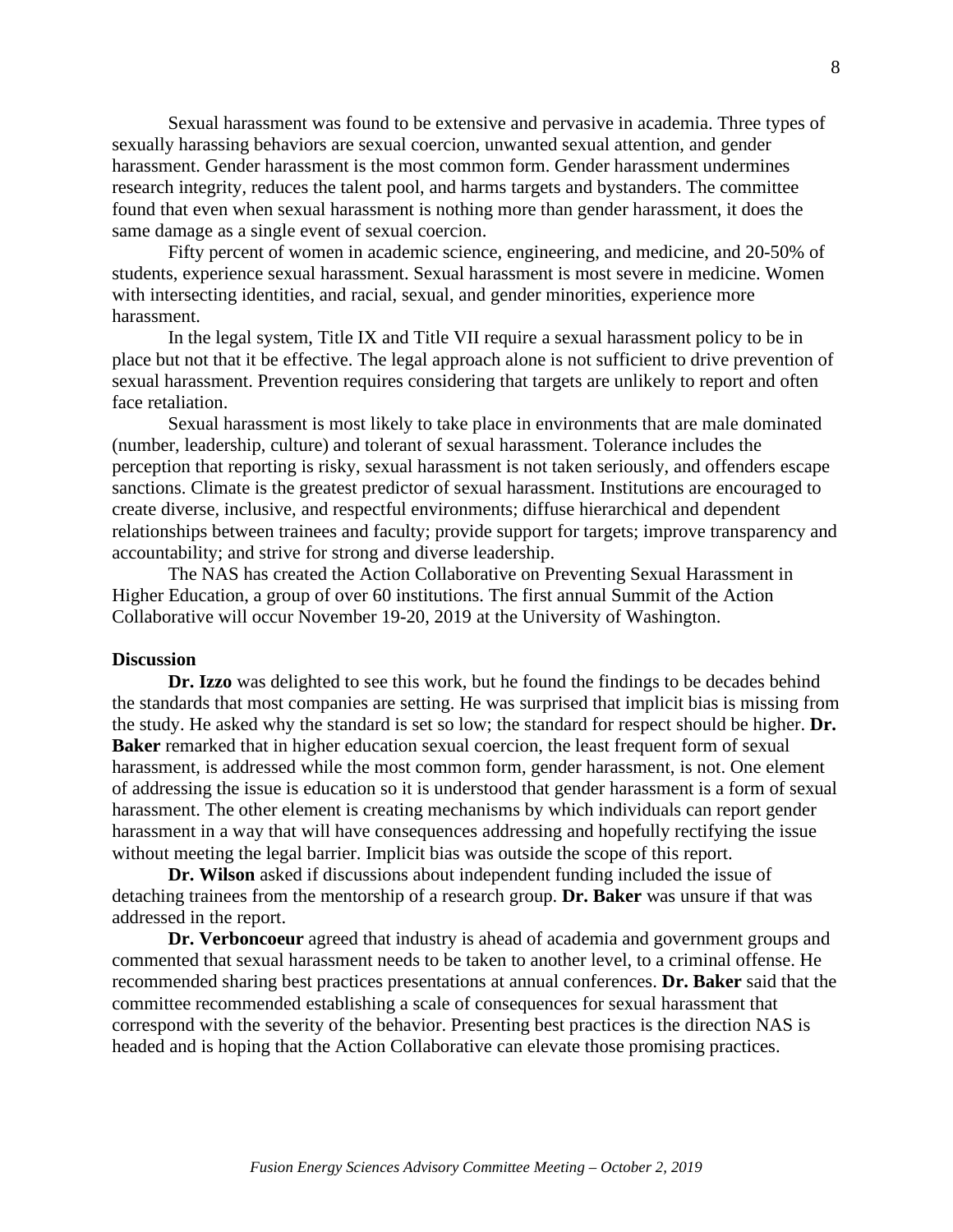**Dr. Sunn Pederson** asked why sexual harassment is more prevalent in medicine when there is more gender balance in medicine than in physics. **Dr. Baker** said the gender balance in medicine is focused at lower levels. Sexual harassment in medicine is not just experienced from colleagues, but also from patients.

**Dr. White** noted that the social dynamic at universities is different, explaining that male students say things to her that they would never say to a male professor. She raised the issue of imposter syndrome and behaviors that lead to comments like "you were only hired because you are a woman." **Dr. Baker** said that imposter syndrome was out of scope for this report. However, a current NAS consensus study on the underrepresentation of women in STEM disciplines will be published in January 2020, and it is addressing implicit bias, imposter syndrome, parental leave, and other factors that contribute to the underrepresentation of women.

**Dr. Parker** noted the gravity of implicit bias and expressed hope that NAS will investigate the issue and provide recommendations. **Dr. Baker** said that they are forthcoming.

**Dr. Kuranz** announced that at the American Physical Society, Division of Plasma Physics (DPP) meeting in October in Fort Lauderdale, FL, Dr. Cortina, an author of the NAS study, will be attending an afternoon lunch and moderating an evening panel discussion.

**Dr. Verboncoeur** added that because professional societies are international, they also face cultural challenges. He suggested considering U.S. researchers interacting on the international stage. **Dr. Baker** agreed saying this is particularly relevant for those who do fieldwork in international settings.

**Dr. Izzo** stated that this is a leadership challenge; leadership must set the tone that sexual harassment is simply not tolerated, or the behavior does not change.

## **Wednesday, October 2, 2019 Afternoon Session**

**Dr. Rej** invited topics for discussion in the afternoon.

**Dr. Carter** wanted to discuss the transition from CPP to FESAC and the formation of the strategic planning subcommittee.

**Dr. Skiff** stated that cross-cutting areas represent the unity of our field. He appreciated holding online meetings for the DPS community and communicated the need to emphasize that the CPP is a unique and critical process. **Dr. Carter** expressed that an awareness of the importance of CPP participation needs to be stressed, and emphasis should be placed on developing initiatives in the DPS community.

**Dr. Newman** reminded FESAC that it is important to hear the entire statement Dr. Fall made to maintain the integrity of the process, not just "go faster". **Dr. Sunn Pederson** added that Dr. Fall laid out a forward path by suggesting that FESAC does not need to agree on everything, just on the goals. Different ideas on how to achieve those goals can be written. **Dr. Knowlton** echoed Dr. Sunn Pederson's point about Dr. Fall's mention of accelerating the process, and found the fact that the government is interested, and eager to hear findings, positive. The CPP is a quality process, and it is important to ensure agreement on the vision and accomplishing goals in 10-20 years.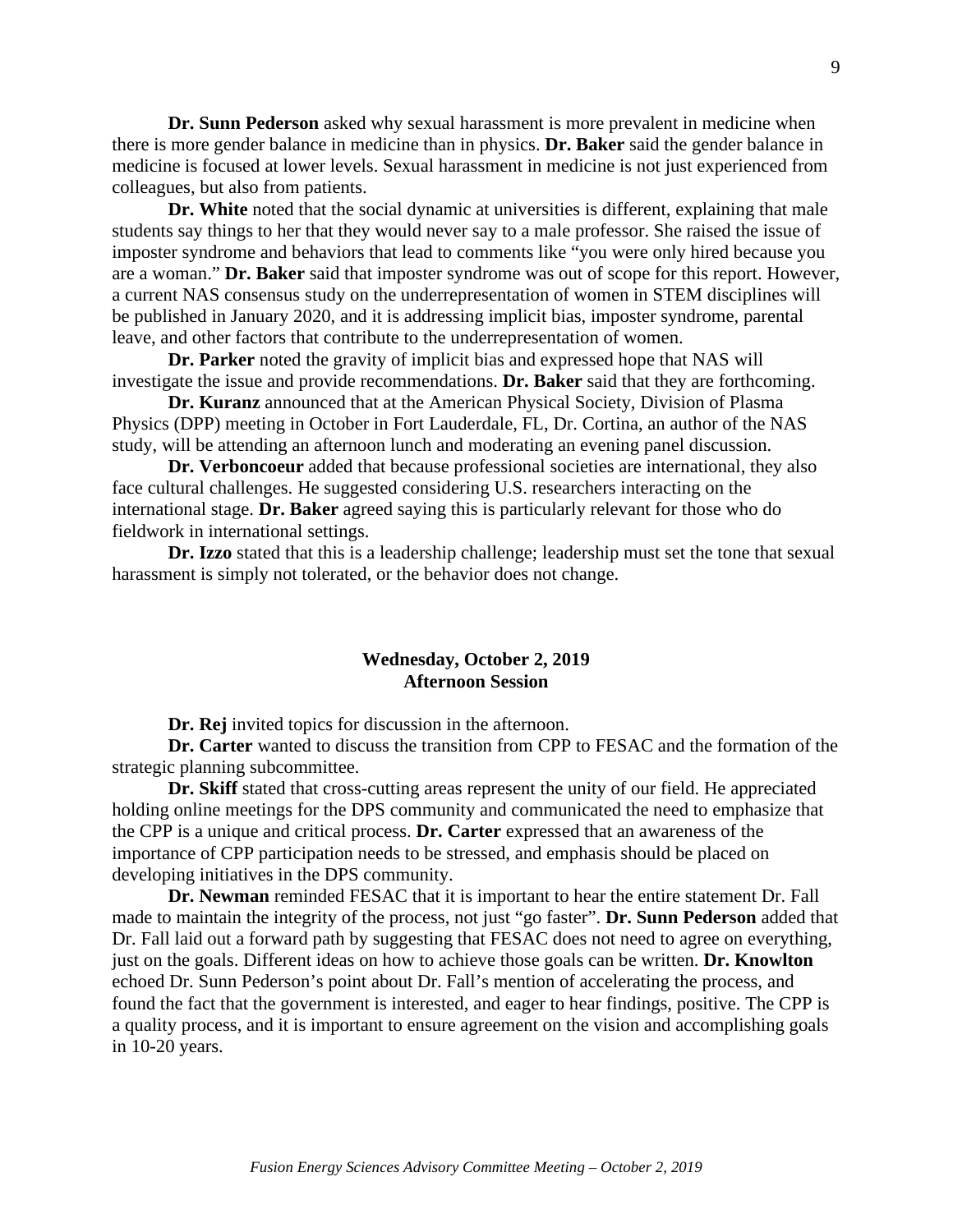**Dr. Cauble** asked about scheduling and critical dates for a FESAC report. **Dr. Rej** said that scheduling is important in terms of the transition, it is important to be smooth and orderly. He suggested using phone meetings to facilitate interim reports.

**Dr. Rej** asked FESAC members for their thoughts on the reality of the public/private partnership (PPP) situation.

**Dr. Carter** was pleased that the co-chairs are considering PPPs as this requires leverage on both sides. Taking advantage of the private activities is beneficial.

**Dr. Verboncoeur** expressed that PPPs are a great opportunity and an interesting way to leverage resources. He encouraged FESAC to consider the impact on workforce. Providing students with a career path will be an important part of whether universities can engage in PPP.

**Dr. Terry** said that infusion of private funding will accelerate timescales. He stated that FESAC needs to think about how the public and private sources of funding can operate in a complementary fashion to get the benefits of speeding up the time where possible, but not shortchanging important areas of development with intrinsically long timescales.

**Dr. Reyes** was pleased about the growing interest in licensing future fusion plants and engagement with the NRC. **Dr. Wilson** added, in terms of licensing, various overtures have been made to those in NRC, particularly waste management, but he was unaware of the engagement with the NRC in fusion. He mentioned that the American Nuclear Society also has a lot of resources in the licensing framework.

**Dr. Kessel** explained that there are existing government processes for engaging industries, laboratories, and universities. He recommended that FESAC educate themselves on these processes and new programs being developed and determine how these can be elevated.

**Dr. Newman** cautioned that leveraging resources not reduce resources from the government side. The public side of funding is essential.

**FES PERSPECTIVE**, Dr. James Van Dam, Associate Director for Fusion Energy Sciences

The FY19 FES budget enabled numerous accomplishments. The House and Senate marks (\$688M; \$570M, respectively) for the FY20 budget are positive. FY20 will begin with a continuing resolution through November 21, 2019. The FES FY21 budget addresses the Administration's research and development (R&D) priorities for American leadership, the workforce, values, transformative research, and multi-sector partnerships.

The National Spherical Torus Experiment-Upgrade (NSTX-U) meeting held in August 2019 resulted in a baseline cost of \$199.4M. Critical decision (CD)-2/3a was granted at the Energy Systems Acquisition Advisory Board (ESAAB) meeting in September.

The DIII-D National Fusion Facility was active in FY19 resulting in several achievements (Long Torus Opening activities, experimental science campaign, helicon antenna modules, and high-field-side lower hybrid system). For FY20, DIII-D intends to run for 20 weeks, install the helicon antenna, and fabricate a prototype for the mid-plane 3D field coil.

Eleven awards were made to interdisciplinary teams for collaborative research in the tokamak program. Two construction projects were launched for Linear Divertor Simulator (CD-1 is scheduled for October 16-18, 2019) and a Matter in Extreme Conditions (MEC) petawatt laser facility upgrade, possibly to be located at the SLAC National Accelerator Laboratory. FES has selected its first six awards in the QIS competition. In April/May 2019, FES and the Advanced Scientific Computing Research (ASCR) program held a workshop on machine learning in fusion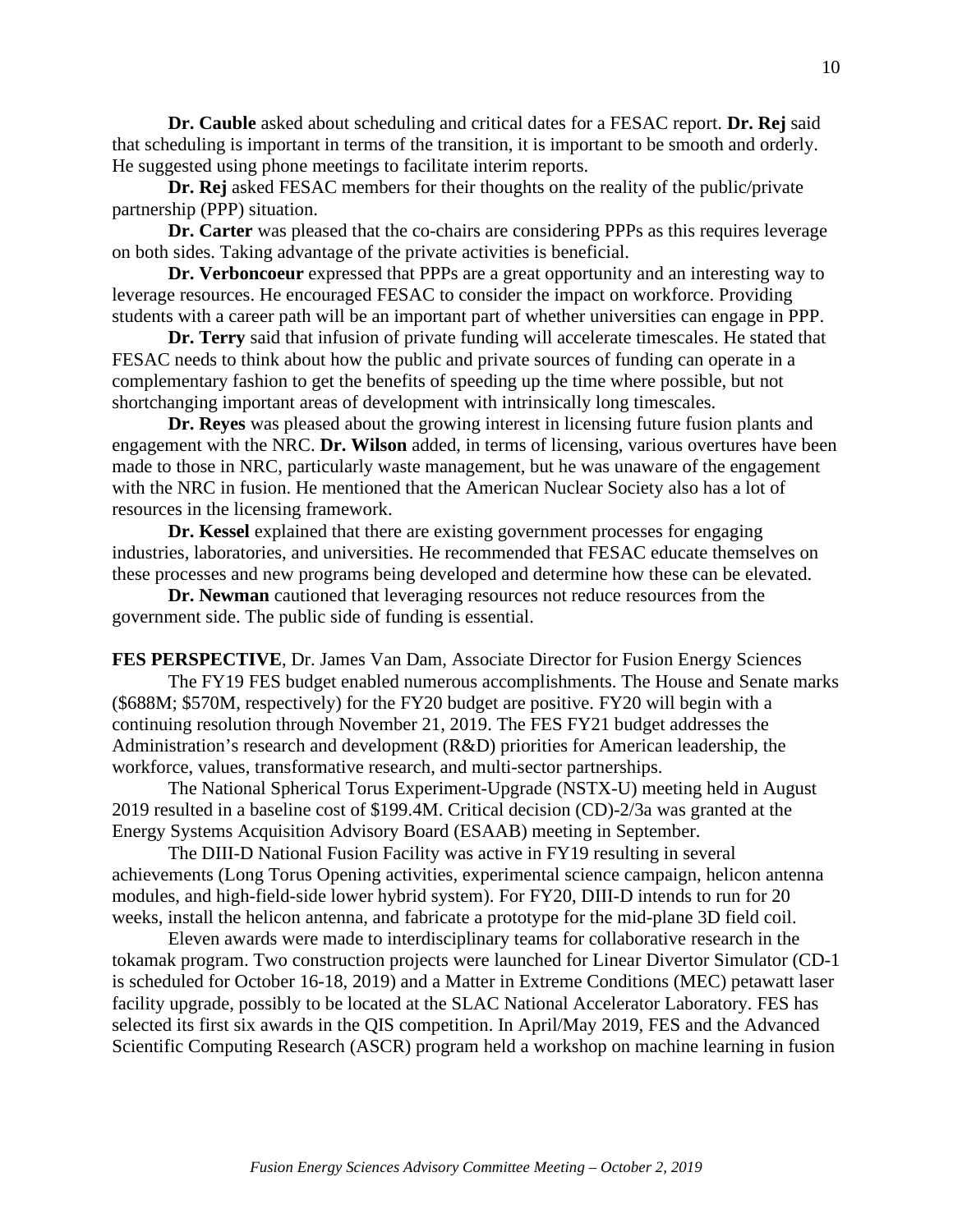identifying seven priority research areas in the accelerator science and enabling fusion energy categories.

A new PPP, INFUSE, started in June 2019. Of the 21 proposals, 12 were awarded. There were nine funding opportunity announcements (FOAs) in FY20; some are new, and some are annual. The U.S. contributions to ITER project, for First Plasma, is almost 60% complete.

Through S.512 and S.97, Congress has expressed its interest in understanding the regulatory approach for advanced nuclear reactors. In 2019, FES and APRA-E started informal talks with the NRC. FES has enhanced interagency interactions with ARPA-E and the National Institutes of Health (NIH). Coordination between FES and NIH has been emphasized by the Secretary of Energy Advisory Board (SEAB) in 2016 and in the FY20 House markup language; possible coordination areas include data science, artificial intelligence, bioimaging, cancer therapy, and medical isotopes.

A presentation on DOE policies for Diversity, Equity, and Inclusion (DEI) will be made at the next FESAC meeting. SC has a webpage specifically for DEI, including a collection of all DOE policies and procedures and a statement of commitment. Lab plans this year will include peer review on these DEI reports. Dr. Van Dam thanked FESAC members for their service and welcomed new members.

#### **Discussion**

**Dr. Rej** asked Dr. Van Dam to say more on the budget. **Dr. Van Dam** said Congress is going into conference and there are differences between the House and Senate marks, although both are above FY19.

**Dr. Carter** asked about reinstituting the educational programs, stating that these are a great way to bring diversity into the program. **Dr. Van Dam** mentioned that several programs are still available to students, including the undergraduate program, a graduate student award, the Early Career Award, and the national undergraduate fellowship. Previously, the Office of Management and Budget decided that education does not belong to the DOE. At that time, the national undergraduate fellowship program was merged into the Summer Undergraduate Laboratory Internship (SULI) program.

**Dr. Rej** asked about the increasing budgets and FES's flexibility to obtain more personnel. **Dr. Van Dam** complimented the FES program managers, describing them as outstanding and credited with FES being able to handle the new demands. Increasing the number of programs, and considering national labs and construction projects, will require more FES staff.

## **FESAC DISCUSSIONS ON A LONG-RANGE STRATEGIC PLAN FOR THE FES PROGRAM**, Dr. Donald Rej

**Dr. Rej** introduced the agenda for discussion on the long-range plan, highlighting three elements to be discussed: 1) further questions or comments with the CPP co-chairs, 2) observations on meetings FESAC members have attended since April, and 3) selection of and transition to the subcommittee.

**Dr. Snyder** asked how the co-chairs were going to address resource limitations in relation to the gaps mentioned in MFE. **Dr. Ferraro** explained that focusing on the gaps will ensure the co-chairs develop something comprehensive and compelling, illustrating a path from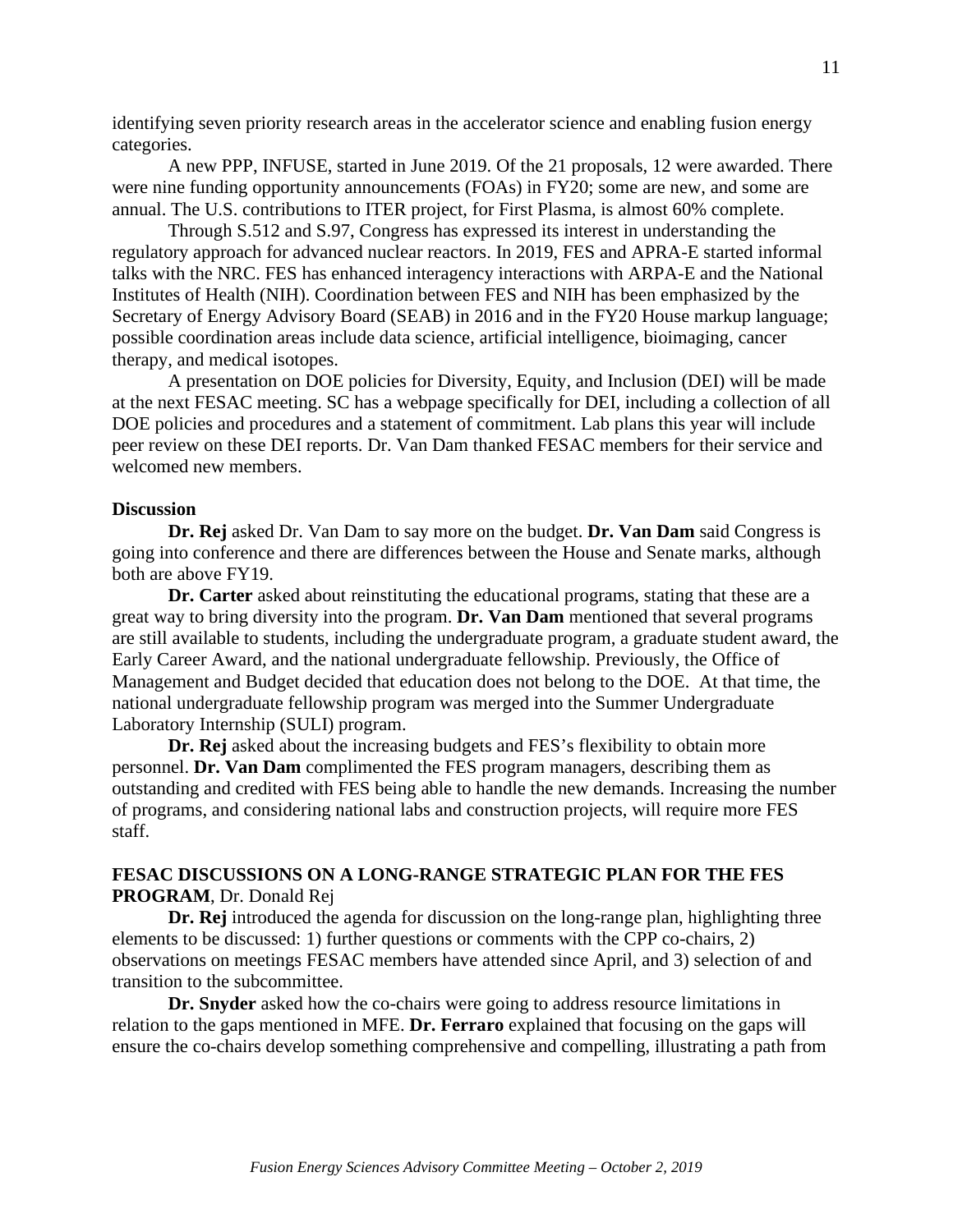the current state to the goal. **Dr. Solomon** added that some gaps can be dealt with later; international collaborations should be brought in to address the gaps.

**Dr. Parker** sought clarification on integrating interagency research areas. **Dr. Kuranz** said HEDP, supported by the National Nuclear Security Administration, currently has a collaboration. Because different agencies fund HEDP, there is specific language in the report that promotes the science.

**Dr. Reyes** asked when the subcommittee will be formed and active. **Dr. Rej** referred the topic to the afternoon, but added that one lesson from the High Energy Physics (HEP) P5 process was to wait until after Snowmass to avoid lobbying.

**Dr. Ma** inquired about participation across topical areas. **Dr. Kuranz** explained that there was minimal cross-topical activity.

**Dr. Patello** asked if costs for initiatives will be included. **Dr. Ferraro** said that cost ranges have been requested to provide guidance for the budgetary scenarios. **Dr. Rej** noted that HEP had an expert for cost and schedule on P5. FESAC will define this activity.

**Dr. Terry** remarked that in the transport and confinement expert group, some of the cost proposals were not viewed as credible. **Dr. Ferraro** admitted to the challenge and explained that the program chairs have considered establishing an expert group to determine feasibility of the cost estimates. Those few people who are good at this and qualified are in high demand. **Dr. Rej** mentioned the DOE guidance table. **Dr. Ferraro** explained that Technology Readiness Levels (TRL) have been used by some of the expert groups.

**Dr. Trask** asked about the process for soliciting a top 10 list at Snowmass and suggested collecting everyone's second choices. **Dr. Wilson** suggested using rank choice as a tool for polling the community's support of certain ideas.

**Dr. White** asked the co-chairs about FESAC's assistance to help inform the community of the direction the process is heading (FESAC to complete a charge), to manage their expectations, and to continue to build trust between FES and the community. **Dr. Kuranz** suggested telling colleagues how important CPP is, how seriously FESAC, FES, and SC are taking this, what impact there could be on the community, and how the CPP differs from a Decadal study. **Dr. Solomon** also suggested sharing that the community product will be used by the subcommittee. **Dr. Kuranz** noted her plans to alert colleagues to Dr. Fall's comment that people on the Hill are asking for this report.

**Dr. Verboncoeur** said that an important component to note is the positive side effects, economic benefits, and scientific consequences from the CPP activity.

**Dr. Trask** asked if the program co-chairs were capturing lessons learned. **Dr. Ferraro** explained that the co-chairs are collecting lessons and best practices. **Dr. Trask** requested the information be in an appendix.

#### **Observations on Meetings since April**

**Dr. Carter** was concerned about the lack of participation at the DPS workshop in Madison. He indicated that the DPS community needs to develop initiatives, but DPS does not have a long list of \$100M initiatives like HEDP.

**Dr. Patello** liked the structure of the Madison workshop but said that one weakness was that remote participation did not carry over to the break-out sessions. Within the materials and cross-cutting groups, there were several joint sessions. She expressed disappointment that there was not a lot of participation from the materials group. Finally, she speculated that the NAS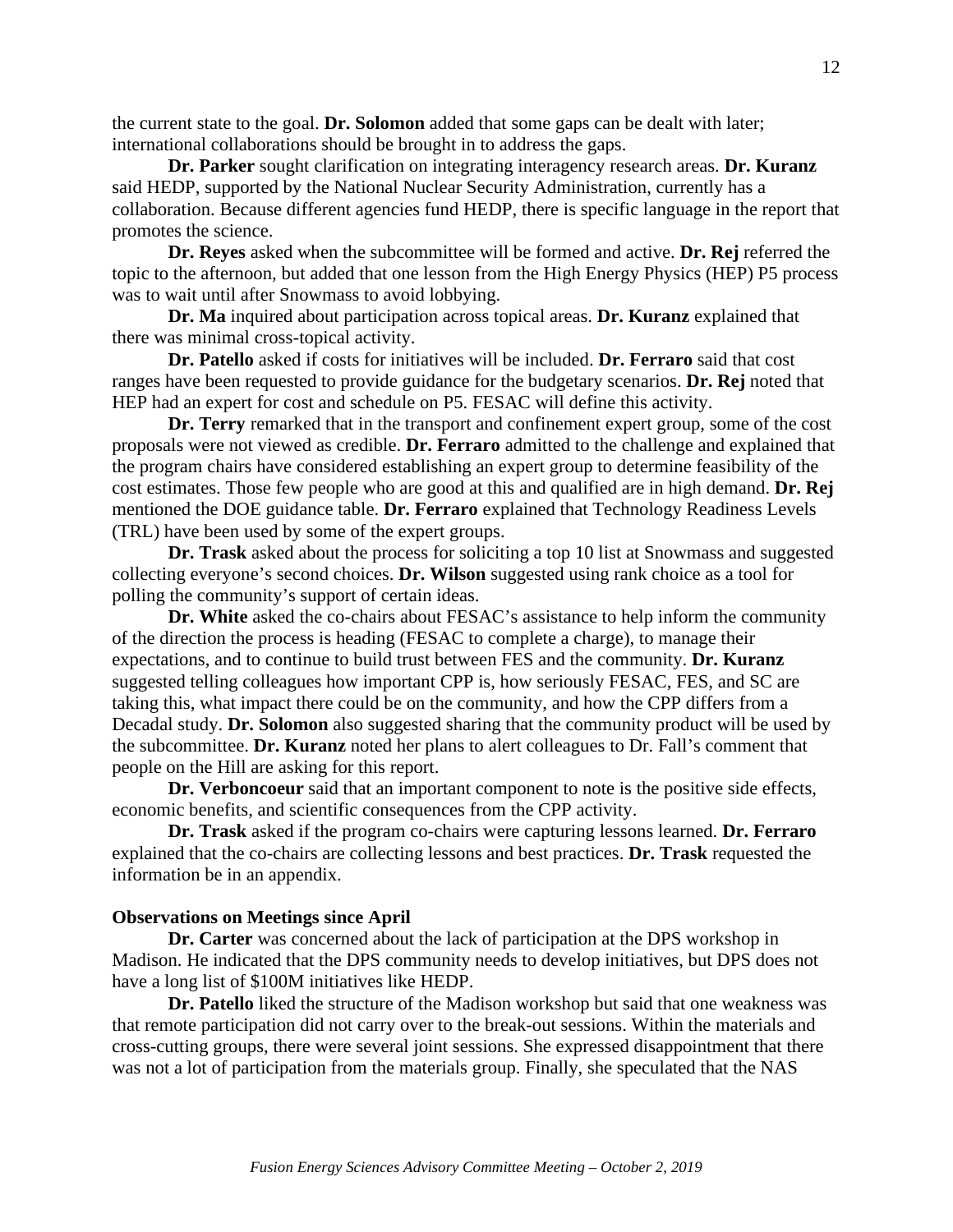report defined the materials gaps eliminating the need to rehash gaps. **Dr. Reyes** expressed the possibility of fatigue within the materials community because of the most recent concerted activities.

**Dr. Kuranz** said that at the HEDP meeting the remote connections were extremely challenging, especially due to the budget restrictions. **Dr. Ferraro** added that remote sessions presented logistical problems. **Dr. Solomon** commented that the program co-chairs were not convinced remote was the best way to get interaction, but mentioned an idea to have a dedicated remote break-out group.

**Dr. Ma** noted that the HEDP meeting in Maryland was well run and a valuable exercise. She thought that discussions on the larger international context and leveraging outside resources was missing. HEDP, as a community, needs to figure out how to build off of international activities to make sure the U.S. maintains leadership.

**Dr. Cauble** said that the HEDP workshop went smoothly. He asked if the program cochairs envisioned any differences for the second HEDP workshop in November. **Dr. Kuranz** explained that the five tent-pole initiatives, cross-cutting topics, facilities, and diagnostics will be further developed and presented to the community. The goal is to reach consensus and have developed and costed tent-pole initiatives.

**Dr. Carter** described the MFE meeting and initiatives as well run. For the Knoxville meeting, the co-chairs are well-prepared, but he is concerned about meeting the progress goals.

**Dr. Demers** asked the co-chairs if they anticipate having longer sessions in Knoxville for open, moderated discussion about the FES mission. **Dr. Ferraro** said that is likely, but the agenda has not been set.

**Dr. Cauble** asked how the Snowmass meeting will be organized. **Dr. Solomon** said that the objective is to relay a status update on the plan and get community feedback on a framework. **Dr. Kuranz** added that a lot of Snowmass will be educating the community. **Dr. Rej** reminded the co-chairs about Steve Ritz and the P5 meetings.

**Dr. Wilson** expressed concern that the U.S.-China MFE collaboration workshop is scheduled the same week as Snowmass. **Dr. Ferraro** shared that the US-China meeting planners have moved their workshop to February to accommodate Snowmass.

**Dr. Newman** suggested that the best practices guide also reside at the DPP. He asked about an international crosscut. **Dr. Solomon** said that there is particular activity within MFE and FM&T that has an international component.

## **Transitions and Subcommittee Criteria**

**Dr. Rej** invited comments on criteria for subcommittee members.

**Dr. Cauble** inquired what committee make up worked in the past. **Dr. Rej** said FES's portfolio is wide and the committee must be diverse in both membership and technical areas. **Dr. Barish** explained that only the High Energy Physics Advisory Panel (HEPAP) chair was on P5 in an ex-officio capacity. P5 had 20-25 people, with several from outside the U.S. However, NSAC had all the advisory committee members on the subcommittee creating a subcommittee of about 50 people.

**Dr. Knowlton** asked if CPP had been harassed or lobbied by community members. **Dr. Kuranz** said to some degree they had, but she did not think it was out of malintent. **Dr. Ferraro** added that the co-chairs have been emailed directly rather than through the formal process; the lobbying has not risen to the level of pressure to amend the report.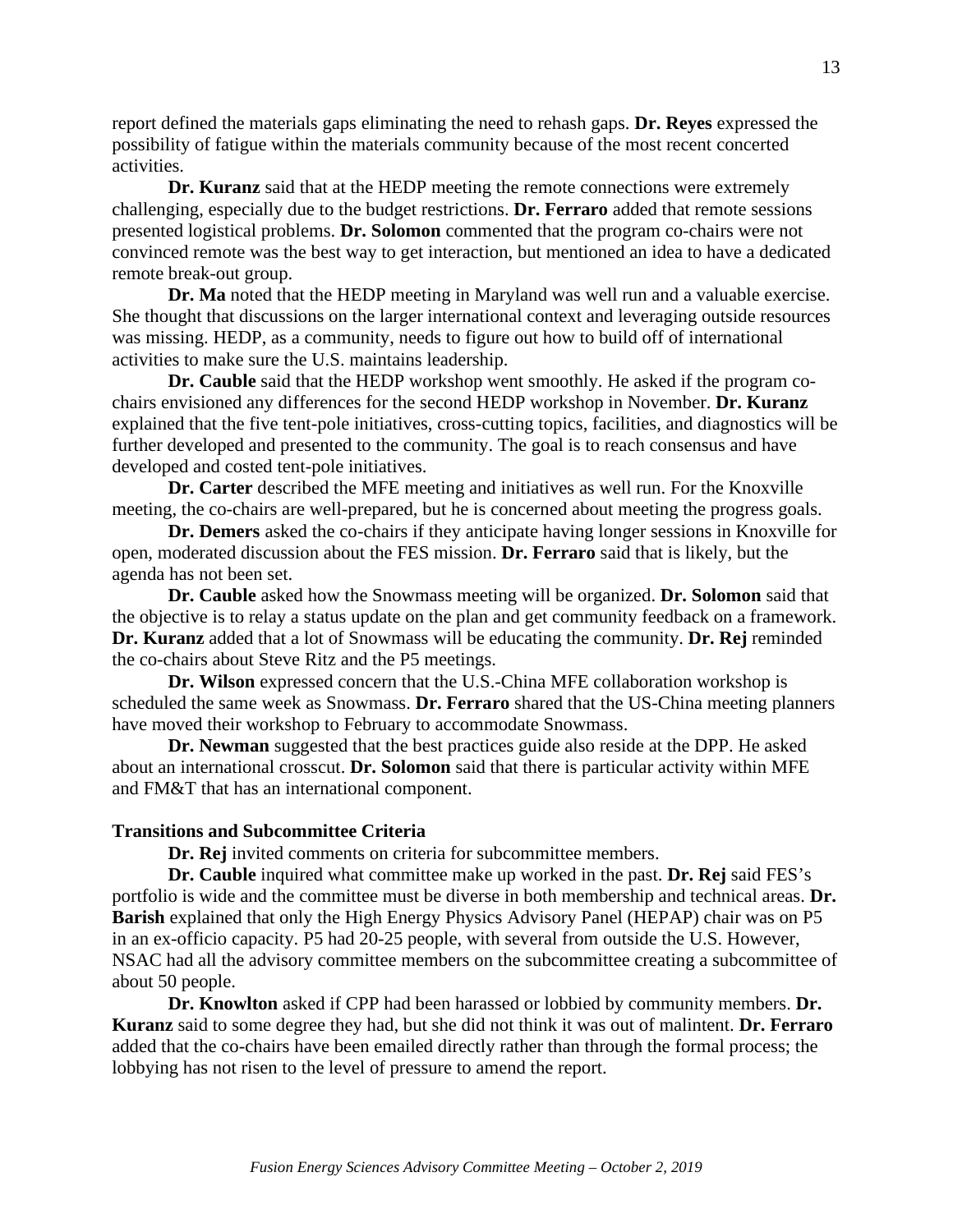**Dr. Trask** asked who will select the subcommittee members. **Dr. Rej** responded that he and Dr. Knowlton will select the membership with guidance and approval from FES.

**Dr. Wilson** inquired if all subcommittee members will be required to attend Snowmass or other meetings. **Dr. Rej** said it is desirable but not required. **Dr. Kuranz** invited FESAC members to attend any upcoming workshop or webinar, saying CPP would appreciate it.

**Dr. Knowlton** asked FESAC for insight on interpreting the charge given Dr. Fall's statement about leeway on the language. **Dr. Van Dam** stated that Dr. Fall is aware that FES wrote the charge in December 2018, and four weeks later the NAS Burning Plasma report came out. He reminded FESAC that one of the three budget scenarios in the charge is a blue-sky scenario. **Dr. Rej** reminded FESAC of Undersecretary Dabbar's statement that this is a great opportunity.

**Dr. Kessel** noted the need to know what product the subcommittee would receive from the CPP. **Dr. Ferraro** explained that the CPP deliverable depends on consensus; hopefully, there will be agreement around the major scientific opportunities, but most likely not budget numbers or a list of prioritized items.

**Dr. Snyder** asked if there is any mechanism to gather more information on potential costing of projects. **Dr. Rej** noted that the data available have been brought in through white papers. He requested that Drs. Kuranz, Ferraro, and Solomon deliver something crisper to FESAC and pointed out that once it goes to the subcommittee, there will be a costing expert.

**Drs. Izzo, Newman, Rej, Sunn Pederson,** and **Carter** suggested that the subcommittee include a costing expert, non-plasma researchers, individuals who have institutional knowledge and can work together collegially, and scientists who represent the full FES portfolio and have longevity over the next 20 years.

**Drs. Patello, White, Sunn Pederson,** and **Trask** supported having the seven co-chairs of the CPP be on the FESAC subcommittee. **Dr. White** voiced concern about having a non-FESAC subcommittee, pointing to FESAC's sworn oath and special role and its responsibility to FES. **Dr. Wilson** noted that the Nuclear Science Advisory Committee members have expertise in licensing and facilities.

**Dr. Verboncoeur** and **Dr. Skiff** suggested leaving room for transformational disruptive opportunities and engaging the co-chairs concerning the subcommittee makeup. **Dr. Carter** recommended international membership and **Dr. Rej** agreed, stating that would provide independence and connections with global plans.

**Dr. Patello** asked if it was possible to add a day to the March meeting for a FESAC subcommittee meeting and recommended letting the CPP continue its work and create the strategic plan. **Dr. Rej** supported the CPP continuing as the subcommittee.

**Dr. Carter** brought up the issue of conflicts of interest (COI) and DOE's disallowance of conflicted persons serving on the subcommittee. **Dr. Sunn Pederson** disagreed stating that COIs must be addressed regardless. **Dr. Barish** explained that FES has engaged the General Counsel's office at a high level for clarification on any legal issues.

**Dr. Parker** pointed out that conflicted subcommittee members can still provide important input and stated that building community trust was critical.

**Dr. Carter** asked about specific legislation and the issue of COI. **Dr. Barish** noted that FES is aware of the legislation but has not yet received any guidance. He explained that HEP avoided the COI issue by recusing certain people from some recommendations. **Dr. Barish**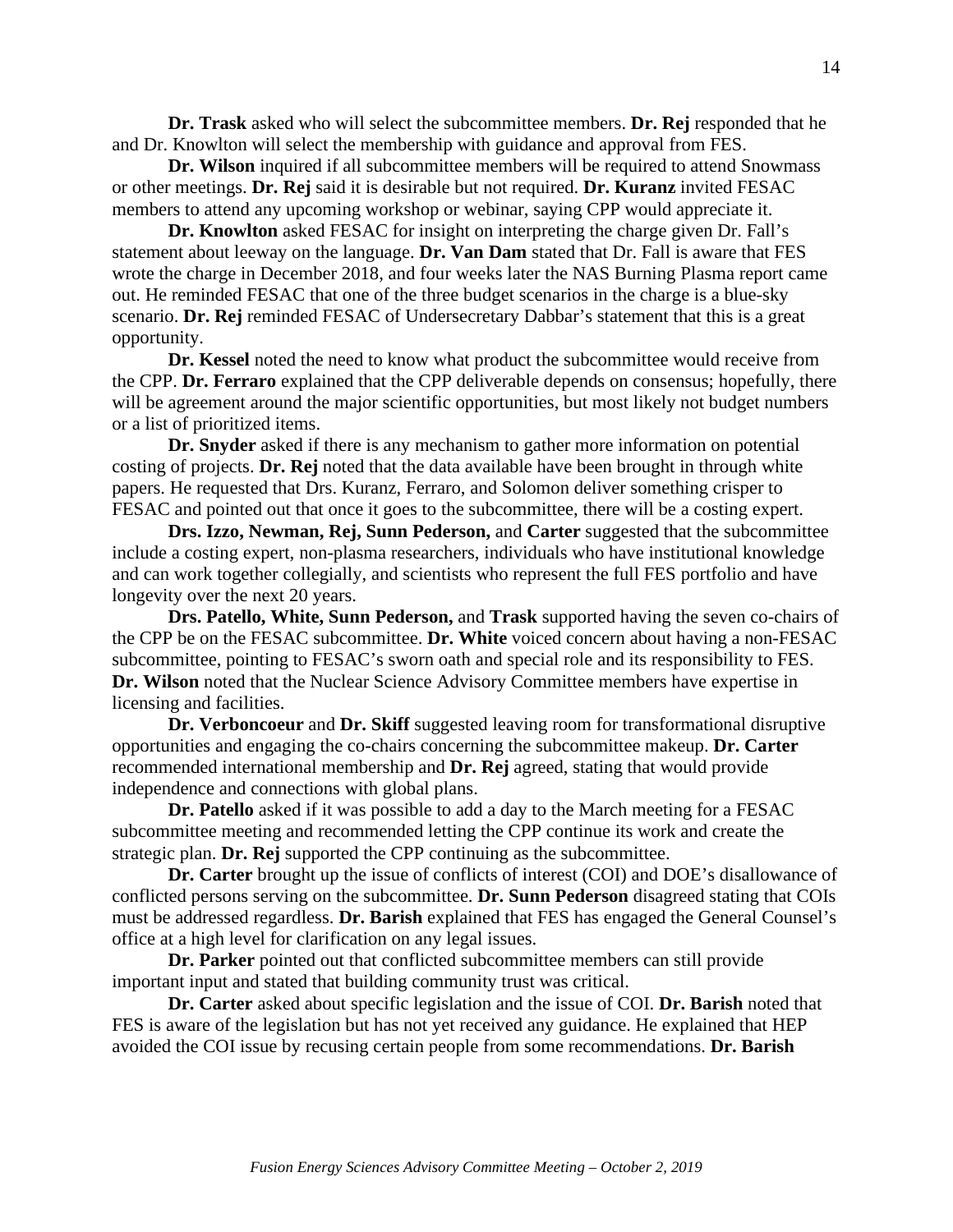wants to avoid the problem with the last FES strategic plan from 2014 when few people were able to vote on the report due to COI.

**Drs. Carter, Trask,** and **Terry** supported FESAC taking advantage of the current positive budget position, responding as quickly as possible, and forming the subcommittee early. **Dr. Trask** added that timeliness is worth the risk of lobbying. **Dr. Terry** injected the usefulness of allowing the subcommittee members to attend Snowmass and perform their own evaluation.

**Dr. Kuranz** was unclear on the activities of the subcommittee prior to Snowmass. **Dr. Terry** described the need like passing the baton in a relay race; the subcommittee will need to interface with the CPP. **Dr. White** added that early formation is often about logistics.

**Drs. Newman** and **Reyes** supported forming the subcommittee after the writing retreat, but before Snowmass, especially if there will be an interim report. **Dr. Cauble** added that the subcommittee will have to read a large amount of DOE and NAS documents over the past 15 years in preparation for this process. **Dr. Trask** was concerned about the subcommittee members being able to make travel arrangements to enable a productive discussion time. **Dr. Kuranz** agreed that forming the subcommittee is necessary, but she was unclear on the reason for a December timeline.

**Dr. Patello** informed FESAC that it would take  $\sim$ 2 months to put the subcommittee together. She pointed out meetings that affect the due date of the FESAC report, including the Fusion Power Associates meeting and the COV report. **Dr. Trask** recommended that selection of the subcommittee begin in November to meet the January timeframe.

**Dr. Trask** inquired about the timeline for the FESAC subcommittee to finish its work and any remaining tasks after CPP. **Dr. Rej** said that P5 held global peer reviews; he would like the subcommittee to do prioritization and sequencing with assistance from the CPP. **Dr. Ferraro** explained that sequencing information through the technology readiness level will come out of the CPP, but there will be less information on sequencing related to budget. **Dr. Kuranz** relayed that the CPP co-chairs' biggest challenge is to finish the cost and prioritization by March.

**Dr. Barish** mentioned HEP's community engagement and Nuclear Physics high-level plan as good examples. He added that the chair of the subcommittee had to be fair and knowledgeable, as well as able to sell the plan to key members of the Administration and the Congress.

**Dr. Patello** said that all the community input is supposed to be in the CPP report. She described the subcommittee's activity as repackaging the CPP report to meet the charge. **Dr. Rej** expressed agreement, except in the case of gaps to address. **Dr. Patello** argued that the CPP could provide those notes to the subcommittee. **Dr. Kessel** said that if the subcommittee makes substantial changes from the community input, consensus would have to be recovered so the community understood why the change had been made and ensure their views were still being represented. **Dr. Rej** said that the report will have justification and explanations about choices and sequencing.

**Dr. Reyes** voiced support for an interim message for Congress and asked if FESAC could contemplate an endorsement of the NAS Burning Plasma report. **Dr. Carter** also supported endorsing the NAS report indicating that it could be an interim action either by the subcommittee or a FESAC decision. **Dr. Verboncoeur** said that an interim report has more utility if it is aimed at the community because it provides an outline of the direction and ensures nothing is missed.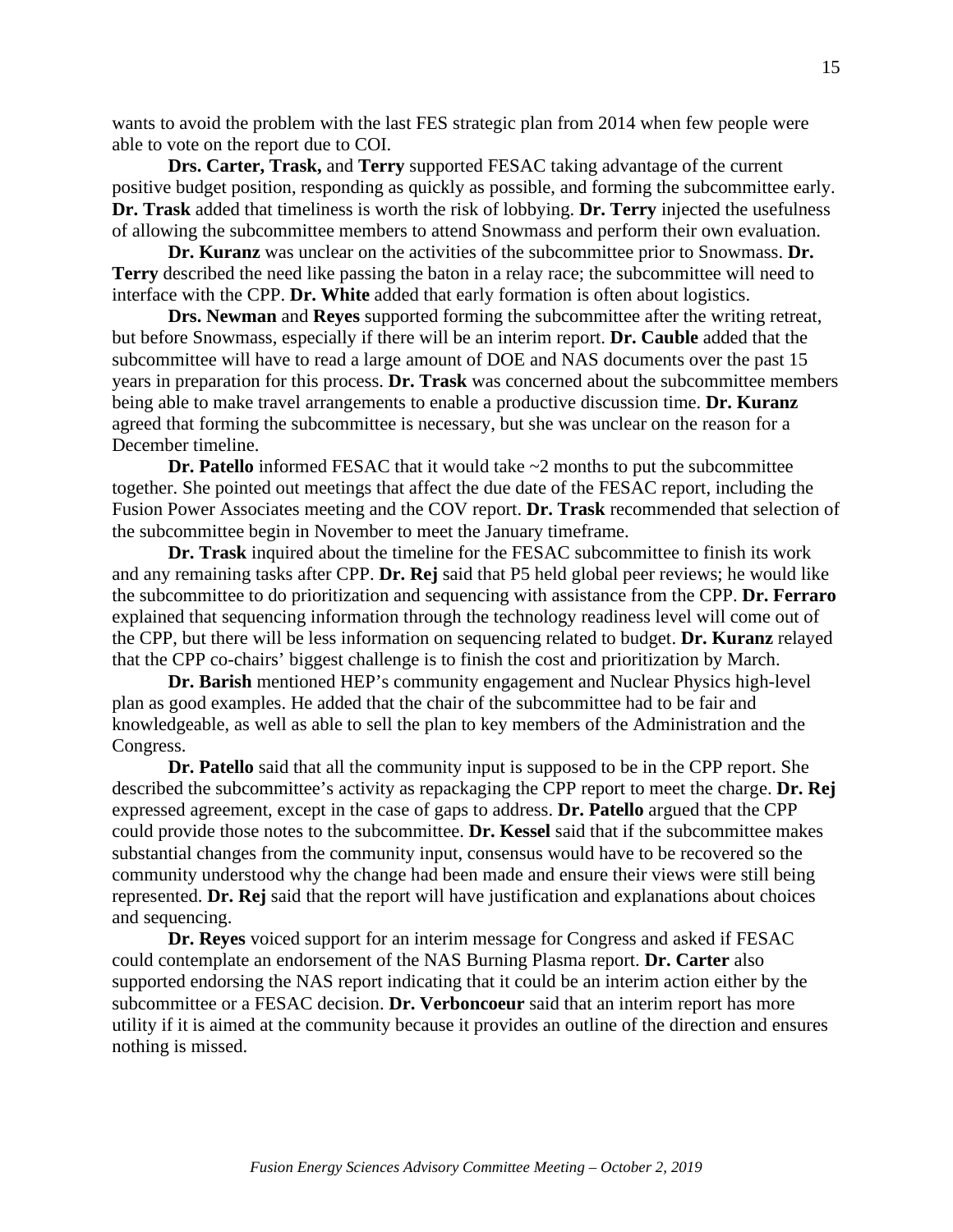**Dr. White** asked what the endorsement would be used for. She spoke of needing CPP's input on the risk of endorsing the NAS report. **Dr. Newman** opposed asking CPP to endorse the NAS report, stating that it creates undue influence. **Dr. Demers** said that the community should make a statement prior to any endorsement. **Dr. White** added that there are risks to endorsing the NAS report, risks to the CPP, risks to FESAC's final report, and risks to the charge. **Dr. Kessel** pointed out that there has been a fair amount of disagreement with the more detailed recommendations in the NAS report. **Dr. Snyder** indicated that FESAC should endorse the NAS report independent of the CPP. **Dr. Knowlton** explained that a formal top-down endorsement of the NAS report might negatively impact the CPP. The CPP allows people to state what they want to do and be inspired about ownership of a program.

**Drs. Verboncoeur**, **Sunn Pederson**, and **Carter** agreed that alignment between the CPP and the NAS report can be called out. **Dr. Carter** suggested that the subcommittee determine support for an interim statement that endorses the two high-level recommendations in the NAS report, augmented by community input. **Dr. Wilson** expressed caution on endorsement fearing that it might derail the enthusiasm of younger scientists who are actively participating in the CPP.

## **ARPA-E FUSION-ENERGY PROGRAMS AND PLANS**, Dr. Scott Hsu, Program Director, ARPA-E

ARPA-E is within DOE. Its mission is to overcome long-term, high-risk barriers by providing applied R&D funding for rewards in transformational ideas. ARPA-E's FY19 budget was \$466M; the House and Senate marks for FY20 are over \$400M. ARPA-E bridges the gap between basic research and energy commercialization.

ARPA-E uses the Heilmeier Catechism, a set of eight questions to determine if the risks are worth taking in a venture, for all new programs. Fusion is trying to achieve a zero-carbon cost-effective grid by mid/late 2020. The cost is unknown, but estimates are based on competition and financing.

Accelerating Low-Cost Plasma Heating and Assembly (ALPHA) is a \$30M program over 3-4 years. ARPA-E realized early that cost was the main reason for lack of fusion deployment. The ALPHA portfolio consists of three categories of projects (integrated concepts, driver development, and applied magneto-inertial fusion science) across academia, labs, and small business.

ARPA-E is interested in transformative fusion R&D, accounting for cost constraints and timeliness constraints. Two potential programs, A and B, will provide information to be able to say that the concepts will work and thus people who are commercially driven can secure funds for projects with potential promise.

Capability teams that support multiple concept teams allow ARPA-E to leverage expertise, avoid redundant activities, stretch limited funds, and build PPPs. ARPA-E's fusion tech-to-market (T2M) objective is to smooth the pathway to fusion commercialization. This requires supporting studies of first markets for fusion, weaving in programmatic structure and incentives for public-private partnering, building finance scaling through investor engagement, and helping establish fusion regulatory certainty and public acceptance.

#### **Discussion**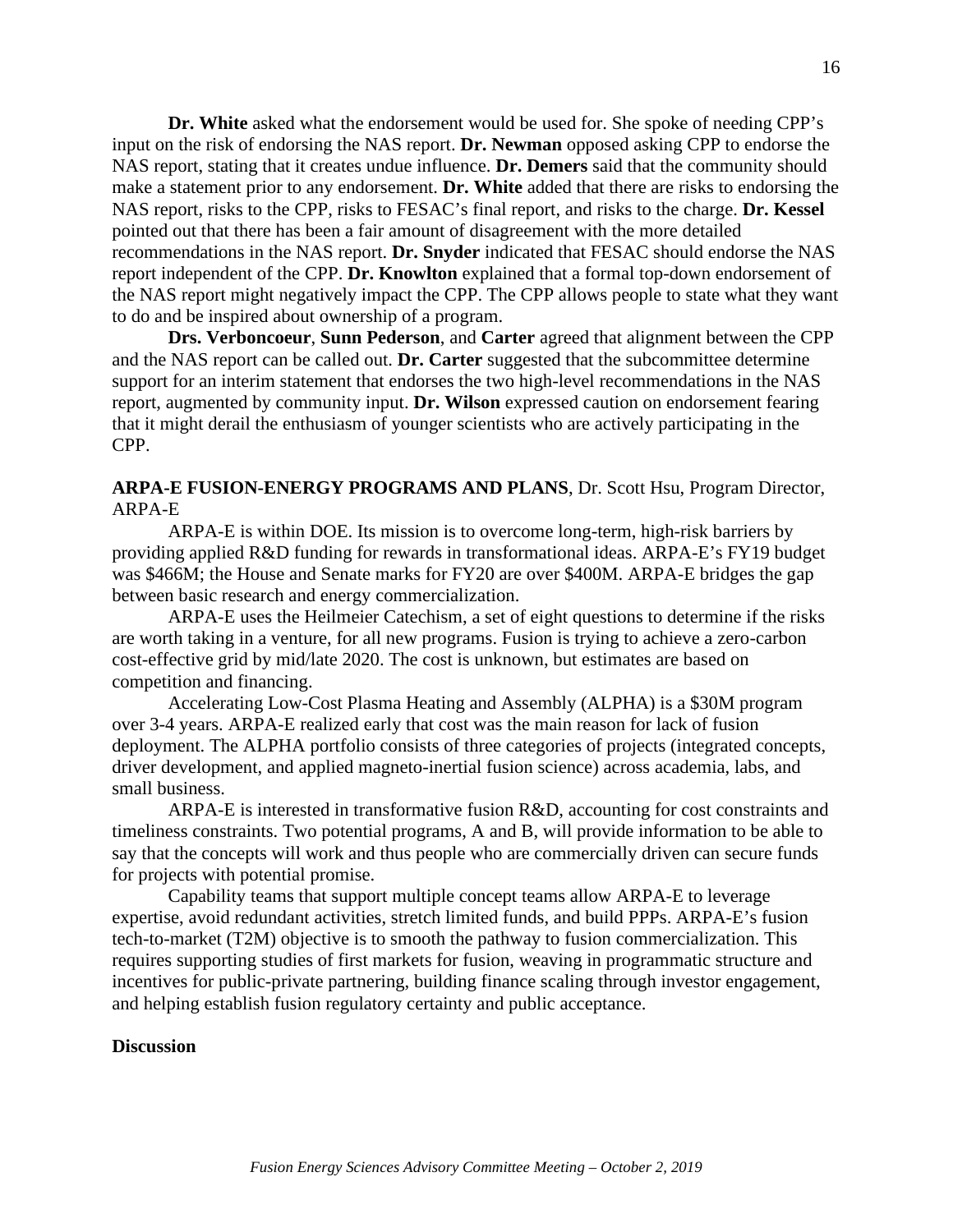**Dr. Izzo** asked how the price point (\$75mWh) was chosen. **Dr. Hsu** explained that the fusion program is pointing to a particular study and others like it, which illustrates the market sizes at different costs. This study suggests that there is a smaller market for fusion up to \$75/mWh or higher. In terms of carbon pricing at \$50/ton, the question is at what point will fusion begin dominating the market.

**Dr. Sunn Pederson** inquired about the \$2B limit for the cost of a plant. **Dr. Hsu** said that looking at lessons from fission, when the cost of capital starts to dominate the capital costs and schedule risks come in, the cost will start to balloon. ARPA-E also looks at competition, utilities scale, renewables, and combined cycle natural gas being built for  $\leq$  \$1B. Program A (\$100M) was about the fusion core itself. Some of the cost studies ARPA-E has commissioned in fusion are 10th of the kind for the core, and nth of the kind for the balance of plant.

**Dr. Newman** asked three questions about high risk/high reward projects, ARPA-E's partnership with FES, and funding a demo or pilot plant. **Dr. Hsu** explained that all the ALPHA projects were considered successful to a point. However, ALPHA funded several different categories of research. Not all projects were trying to achieve triple product advance. One project had a 50-fold increase in triple product for a \$30M program. Fusion needs more projects at \$30M with triple product increases of orders of magnitude. ARPA-E has a different statutory authority than FES and can do things quickly. Fusion will benefit if FES and ARPA-E can find the right way to be correctly complementary to each other. There is synergy in the enabling technology piece and the fusion nuclear science and materials piece. Secondly, on the cost-share programs, ARPA-E has close relationships with the Fusion Industry Association and a good understanding of companies' needs and challenges. ARPA-E would like to stand up publicprivate cost-share programs that are the most impactful. In terms of demo funding, fitting fusion into the transformative energy technologies R&D model provides a chance for it to work. Private companies believe they will be able to raise private capital, but they also understand that there are still many fuel cycle and materials challenges. PPPs are necessary to get to a demo, but private interest has to drive the latter stages of development.

**Dr. Verboncoeur** asked, in terms of bridging from basic research to production, and with respect to the existing NSF/DOE discovery science element, if an increased partnership with FES is foreseen and can answer future potential in component levels and system levels with FES. **Dr. Hsu** said that fusion is difficult because of the mismatch in costs. While \$10M is a huge amount of money for many of the energy technologies, it is hard to do anything in fusion for \$10M. That is one impetus for driving down costs first to fit within the transitional energy technology model better, but secondly, there are pieces of the integrative problem where this model could work.

#### **PUBLIC COMMENT**

**Dr. Steve Dean**, Fusion Power Associates, explained his concern with the current charge to FESAC for the long-range plan, stating that it should be rewritten and resubmitted. He articulated his concern within a historical context and examples. The current charge was written prior to the NAS Burning Plasma report. **Dr. Fall** talked about his emphasis on industry partnerships and ARPA-E's program management and business, leaving one to imagine that these are elements he would like to see in the strategic plan. Therefore, it would be beneficial to get a charge letter that specifies what it is he would like to hear from FESAC.

In terms of strategy**, Dr. Dean** argued that one must be very clear what the strategy is for, in other words what is the end-goal of having a strategy. Over most of the history of the U.S.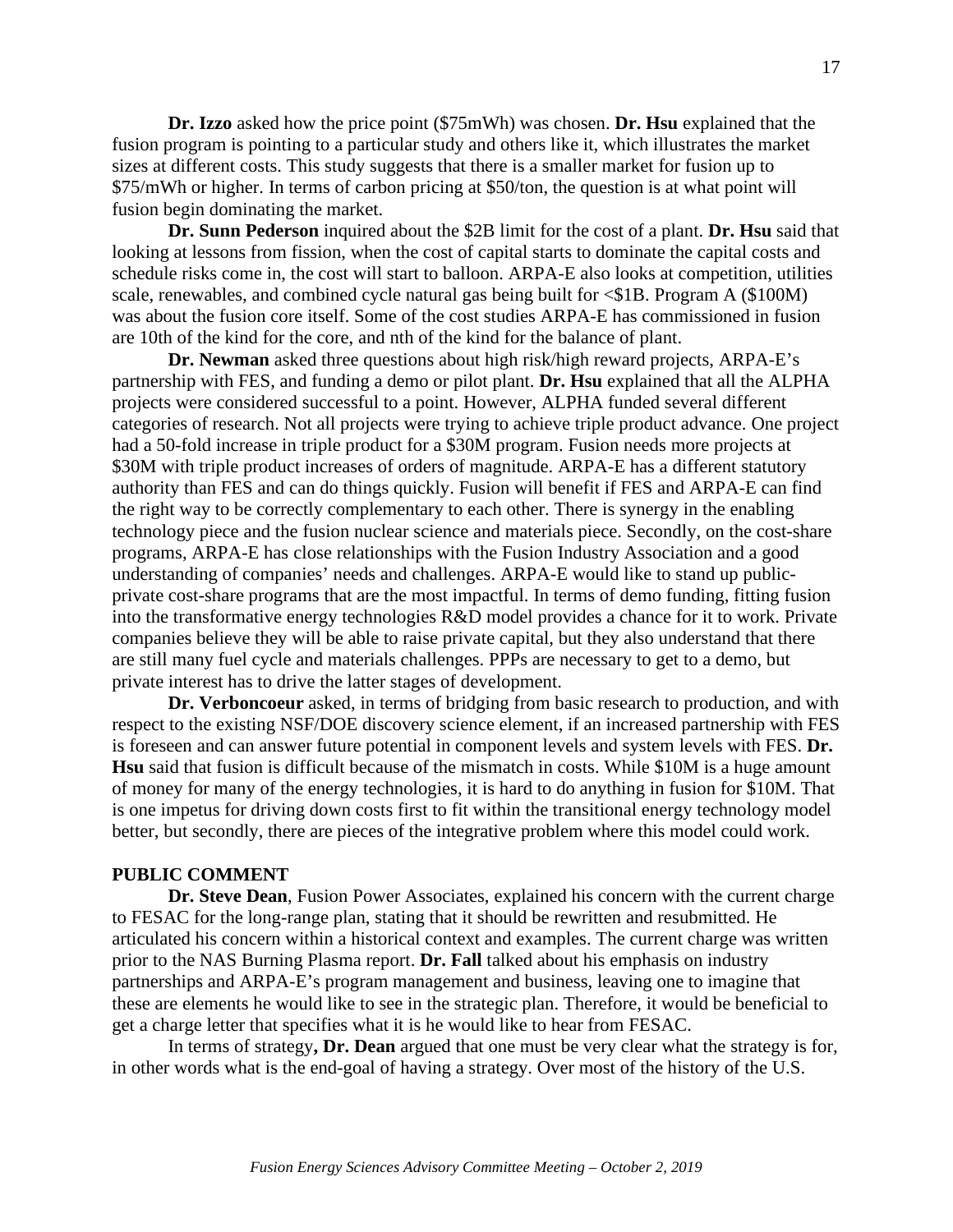fusion program, the mission and goal have been to develop something that makes power. The activities attempt to find the most effective route to the best product in the shortest amount of time and at the lowest cost. About 20 years ago, this committee was called FEAC (Fusion Energy Advisory Committee). In 1996, FEAC conducted a study called "a restructured fusion energy sciences program," and at that time the mission was changed from developing a demo to advancing the "plasma science, fusion science, and fusion technology knowledge base needed for fusion energy…," marking a major change in the mission of the program.

In the NAS report, the second recommendation states that the U.S. should *start a national program leading to the construction of a compact power plant that produces electricity at the lowest possible cost* and went on to say that a *new national focus on developing a compact pilot plant in the long term will help set priorities for the near and mid-term fusion program*. Presumably the community, and the FES strategy, is laying out near and mid-term fusion goals. The mission of FES needs to be changed back to something that is achievable, but also is a practical product.

**Dr. Dean** recommended looking at the mission of the program, the statement of the mission; the idea that the program is trying to get somewhere. Historically, the mission has been that FES is trying to get to something, until in the mid-1990s when FES was forced to abandon that as a statement. This is the  $25<sup>th</sup>$  anniversary of the Contract with America, Newt Gingrich's successful attempt to cut government spending. After the Contract with America was passed, there was a big cut in the fusion budget as part of cuts in government spending across the board. When this happened, FES lost the Tokamak Fusion Test Reactor and was forced to pull out of ITER for three years. **Dr. Dean** described the community as planting all the trees and FESAC needs to determine what the forest should look like. He recommended getting a clear statement from the DOE in a letter of an updated charge to develop the strategy.

**Steve Xiao**, SRNL, suggested having a line item, or subcommittee, with tritium fuel cycle, radiological confinement, and safety. SRNL is the only place in the U.S. that produces large quantities of tritium. In past dialog, SRNL and the wider tritium community found that the fusion community was not aware of tritium differences. There are two issues with tritium; first it is a permeable gas unlike radiation (a solid matter like uranium) or contamination (a solid oxide). Second is that public perception is an issue with tritium.

SRNL has world-leading isotope separation technology called the Thermal Cycling Absorption Process (TCAP) for hydrogen isotopes. To support a tritium fusion application, SRNL will need to scale this up by a factor of 400 to 1,000. Because tritium permeates into the material, there is a decay of H<sub>3</sub> bubbles. SRNL has a material evaluation and aging development program, but it takes at least 5 years to see the results.

**Dr. Newman** asked if **Dr. Xiao** was aware of any interaction between FM&T and the tritium working group. **Dr. Xiao** explained that there is some. The U.S. is responsible for the tokamak exhaust system of ITER, supported by some scientists from SRNL and other labs. SRNL provides tritium for other national lab needs (Nevada test site) and private companies like Shine Medical Technologies in Wisconsin.

**Dr. Rej** adjourned the October 2, 2019 FESAC meeting at 5:27 p.m.

Respectfully submitted,